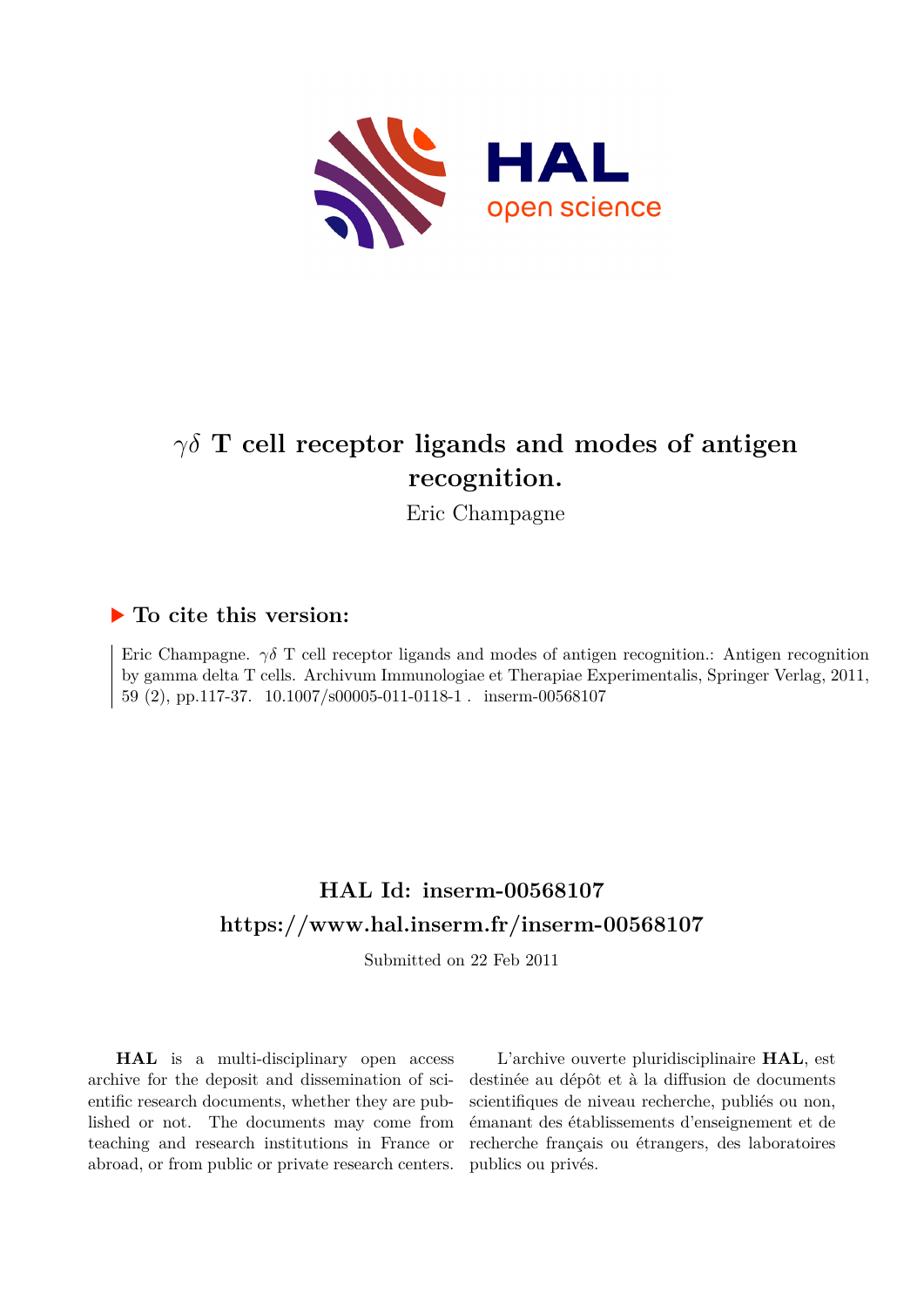## ɣδ *T cell receptor ligands and modes of antigen recognition*

## **Eric Champagne** \*

*CPTP, Centre de physiopathologie de Toulouse Purpan INSERM : U1043 , CNRS: UMR5282 , Universit*é *Paul Sabatier - Toulouse III , H*ô*pital Purpan Place du Docteur Baylac BP 3028 31024 Toulouse Cedex 3, FR*

\* Correspondence should be adressed to: Eric Champagne <eric.champagne@inserm.fr >

## **Abstract**

**T lymphocytes expressing the** γδ**-type of T cell receptors for antigens contribute to all aspects of immune responses, including defenses against viruses, bacteria, parasites and tumors, allergy and autoimmunity. Multiple subsets have been individualized in humans as well as in mice and they appear to recognize in a TCR-dependent manner antigens as diverse as small non-peptidic molecules, soluble or membrane-anchored polypeptides and molecules related to MHC antigens on cell surfaces, implying diverse modes of antigen recognition. We review here the** γδ **TCR ligands which have been identified along the years and their characteristics, with emphasis on a few systems which have been extensively studied such as human** γδ **T cells responding to phosphoantigens or murine** γδ **T cells activated by allogeneic MHC antigens. We discuss a speculative model of antigen recognition involving simultaneous TCR recognition of MHC-like and non-MHC ligands which could fit with most available data and shares many similarities with the classical model of MHC-restricted antigen recognition for peptides or lipids by T cells subsets with** αβ**-type TCRs.**

**MESH Keywords** Animals ; Antigens ; metabolism ; Humans ; Immunity, Innate ; Ligands ; Models, Immunological ; Receptors, Antigen, T-Cell, gamma-delta ; metabolism ; Signal Transduction ; T-Lymphocytes ; immunology

**Author Keywords** Gamma delta lymphocytes ; T cell receptor ; Innate immunity ; Antigen recognition ; Major Histocompatibility complex

## **Introduction**

On the basis of the T cell antigen receptor (TCR) chains which they express and use to recognize antigens, human and murine T lymphocytes comprise two subtypes: T cells using an α/β TCR heterodimer (αβ T cells) and those using a γ/δ heterodimer (γδ T cells), which associate to a common CD3 signal transduction module (Hayday 2000 ; Kabelitz and Wesch 2003 ; Pennington et al. 2005 ). The majority of αβ T cells in blood and secondary lymphoid organs express clonotypic TCR chains with a strong diversity originating from usage of a large number of Vα and Vβ genes, as well as extensive junctional diversity allowing the recognition of a large array of antigenic peptides in complex with polymorphic presenting MHC class I or class II molecules. Besides these "classical" T cells, NKT cells are present in small numbers in blood, liver and spleen and recognize non-polymorphic CD1d, an MHC-class I-like antigen (MHC-Ib) which associates with lipids. Among these, a subset of invariant NKT cells (iNKT) use a precise combination of Vα and Vβ genes and carry very limited junctional diversity, having in particular no N-region insertions in the third complementarity-determining region (CDR3) of their TCR. They may recognize a limited set of antigenic endogenous lipids. Other NKT cells use a limited set of V genes and an extensive junctional diversity to recognize exogenous bacterial lipids presented by CD1d (Godfrey et al. 2004 ; Godfrey et al. 2010 ). Mucosal-associated invariant T cells (MAIT) are abundant in blood and are also found in epithelial tissues. They are in fact semi-invariant as although they also use a defined combination of Vα/Jα and use preferentially a limited set of Vβ genes, these can combine with multiple Vβ genes carrying some N-region junctional diversity (Treiner et al. 2005 ). This limited diversity is probably used to recognize uncharacterized antigens from pathogens in combination with MR1, another MHC-Ib antigen (Le Bourhis et al. 2010 ). All these αβ T cell populations are present in both humans and mice and their biology appears closely homologous.

In contrast and although they are also present in both species, there is accumulating evidence that human and murine γδ T cells have substantially diverged. Subpopulations of γδ T cells are recognized in both systems. In the murine system, most of these are characterized by their predominant localization in defined epithelial tissues and have characteristics of NKT or MAIT cells by their expression of preferential Vγ and Vδ TCR region genes. Vγ5Vδ1 cells and Vγ6Vδ1 cells colonize the skin (DETC) and the reproductive tract epithelium (r-IELs), respectively, early during the fetal life and do not express junctional diversity. Other  $\gamma\delta$  populations appear later and use particular Vγ genes in correlation with their homing to preferential epithelial tissues which continues after birth (intestinal, lung and other mucosal γδ IELs). These Vγ genes are used in combination with multiple Vδ genes and the diversity of their repertoire is further increased by an extensive junctional diversity (Allison and Raulet 1990 ). In humans, and especially in adults, one γδ subset expressing Vγ9 and Vδ2 TCR regions starts to expand early after birth and is particularly abundant in adult blood an peripheral lymphoid tissues, although it is also present in epithelia (usually ~70% of γδ cells). These Vγ9Vδ2 cells, also called Vγ2Vδ2, carry extensive junctional diversity in CDR3 regions but share a similar antigenic reactivity although they may display diverse effector functions (Nedellec et al. 2010 ). A specific tissue distribution for other γδ cell populations in humans as a function of V gene expression is not as clear as in mice. Although γδ T cells expressing Vδ1 regions predominantly reside in epithelial tissues (and in large proportion in the intestine), they are diverse and may express different Vγ regions (Holtmeier 2003 ).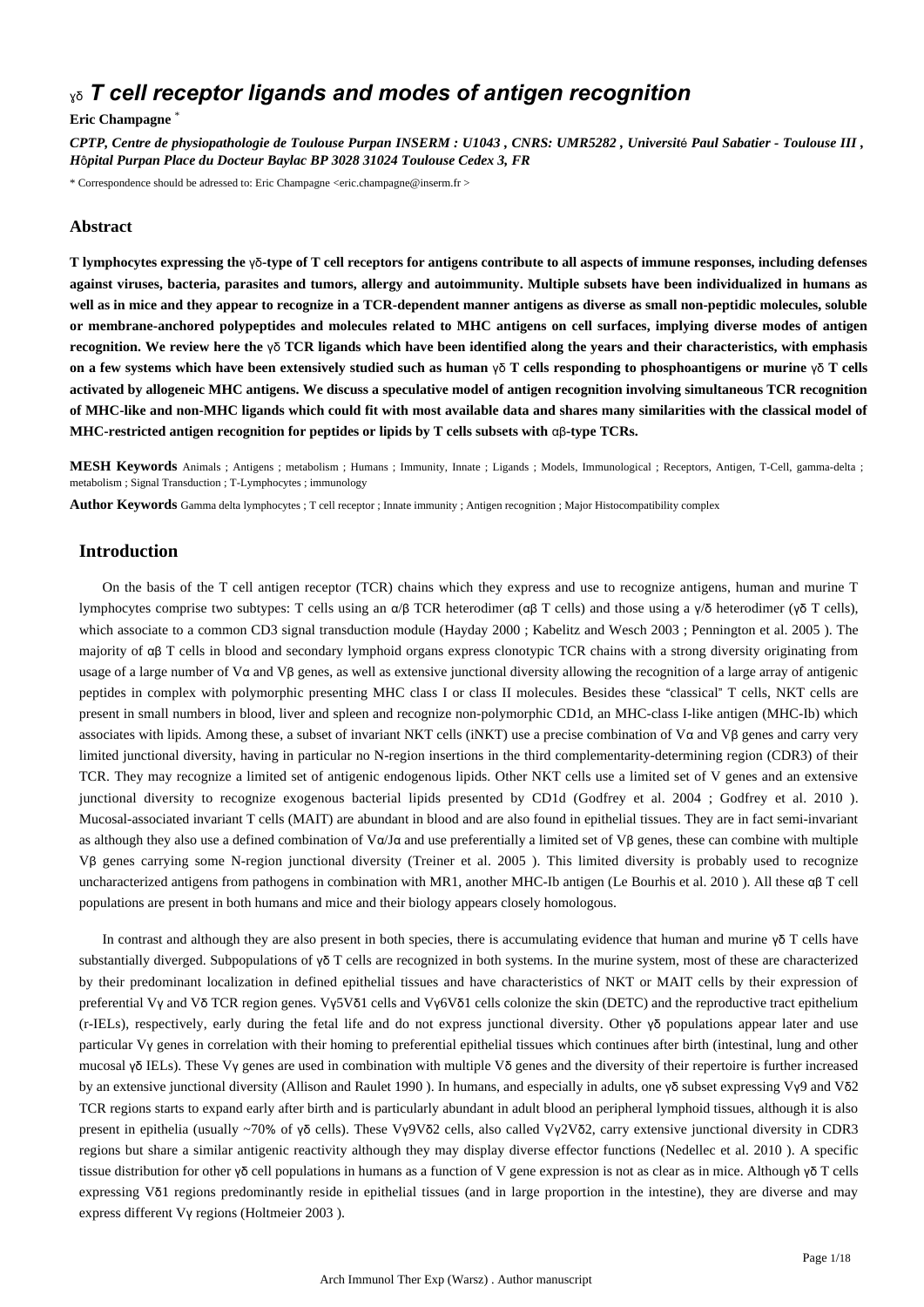It thus appears that there are for γδ cells as well as for αβ cells multiple populations which may differ significantly in their biological properties. It seems likely that invariant DETC in the mouse recognize a tissue-specific and non-polymorphic endogenous ligand to perform homeostatic functions in the skin (Jameson and Havran 2007 ). Other populations may have completely different roles from the recognition of endogenous stress signals in epithelia to the recognition of pathogen-derived antigens so that a single antigen recognition mechanism may not apply to all γδ cell populations (Born et al. 2010 ). In mice as well as in humans, the total γδ TCR repertoire is characterized by a limited number of available Vγ and Vδ genes, and preferential usage of a few V segments in preferential Vγ/Vδ combinations. In contrast, there is a potential for extensive junctional diversity in particular in CDR3δ which results from usage of multiple Dδ gene segments in tandem, so that most of the TCR diversity is confined to CDR3 regions (Hayday 2000 ). This potential diversity is not used by the murine invariant γδ populations and how it is used by other populations is still not really understood. The limited V region repertoire probably reflects the specialization of γδ cells for the recognition of a limited number of conserved ligands expressed in selected tissues during stress or infection.

Activation of γδ cells may be achieved through multiple non-TCR activating receptors, among which TLRs (Martin et al. 2009 ; Mokuno et al. 2000 ; Pietschmann et al. 2009 ), CD16, CD226 (Gertner-Dardenne et al. 2009 ; Toutirais et al. 2009 ), NKRs (Das et al. 2001 ; Fisch et al. 2000 ; Halary et al. 1999 ; Lafarge et al. 2005 ), CD28 (Sperling et al. 1993 ) and NKG2D. These receptors are thought to be co-stimulators rather than providers of a primary stimulus (Nedellec et al. 2010 ). Focusing on TCR activation, the list of antigens which have been found to activate γδ T cells in a TCR-dependent manner include polypeptides, non-peptidic molecules and an increasing list of MHC-like structures so that no unifying concept about γδ T cell reactivity has yet emerged. The necessity for antigen presentation in the case of γδ T cells has been questioned as some soluble antigens can activate γδ cells in the absence of antigen presenting cells (Born and O'Brien 2009 ). The understanding of γδ cell biology is further complicated by the wide expression of NK receptors for MHC and MHC-like molecules (NKR) by murine and human γδ T cells and these may act in conjunction with the TCR to modulate its activity.

We will review here the different putative γδ TCR ligands that have been found recently and in the past and discuss the data which support their role in TCR ligation. Through a more detailed description of a few murine and human models which have been extensively studied, we will discuss how the recognition of many diverse structures may be integrated in a common model of antigen recognition involving simultaneously MHC-like and non-MHC-like ligands and sharing many features of classical antigen restriction. For Vγ/δ gene nomenclature used here, refer to (Kabelitz and Wesch 2003 ).

## γδ **TCR ligands belonging to the MHC family**

Besides few exceptions, γδ T cells do not recognize antigens restricted by MHC complex class I and class II molecules as αβ T cells do. Spits *et al.* reported isolation of cytotoxic human γδ T cell clones which proliferated against JY EBV-B-cells and were inhibited by anti-MHC-I antibody and anti-β2m. The fine specificity of these clones was however not reported (Spits et al. 1989 ). MHC-Ia and Ib molecules interact with NKRs and modulate antigen recognition on many γδ T cell populations. This has led to the concept that these T cells recognize antigens while sensing the context of their expression on target cells (Bonneville and Fournie 2005 ). Nevertheless, although γδ cells recognizing MHC-like molecules were initially thought to be exceptions, the list of MHC-Ib molecules which seem to interact directly with γδ TCRs has recently grown and the concept that MHC molecules are essentially targets for NKRs deserves to be revisited.

## **CD1**

CD1 is a non polymorphic MHC-Ib protein associated with β2-microglobulin (β2m). It is expressed on immature dendritic cells, can present phospholipids and comprises four isoforms in humans (CD1a, b, c, d) and one in mice (CD1d) (Vincent et al. 2003 ). Human γδ T cell clones activated by the recognition of CD1c have been isolated from peripheral blood (Faure et al. 1990 ; Leslie et al. 2002 ; Spada et al. 2000 ). In the study by Faure *et al.* , CD1c reactivity was found in one γδ T cell clone out of 43 obtained from peripheral blood. In the study by Spada *et al.* , these were raised by repeated stimulation with dendritic cells and mycobacterial extracts, although these extracts were not required for reactivation. Due to the ability of CD1c to present lipids, it was assumed that these clones were recognizing endogenous lipids bound to CD1c. γδ TCR transfection in TCR-deficient J.RT3-T3.5 cells together with the usage of CD1c-transfected target HeLa or C1R cells have confirmed the specific recognition of CD1c in a TCR-dependent manner. All four clones analyzed expressed Vδ1 associated with a different Vγ chain (Vγ1.2, Vγ1.3, Vγ1.4, Vγ2) with no recognizable homology in the CDR3γ or δ regions.

Human T cell clones recognizing the lipid antigen phosphatidyl-ethanolamine have been isolated from normal blood and were enriched in the blood and nasal mucosa of patients allergic to pollen lipids. These were all found to be strictly antigen-specific and restricted by CD1d (Russano et al. 2006 ; Russano et al. 2007 ) when tested on HeLa cells transfected with various CD1 isoforms. Some expressed Vδ2 whereas the majority expressed Vδ1. Most of them were also CD4<sup>+</sup> as opposed to most human  $\gamma\delta$  cells. Although their reactivity appears very similar to that of NKT cells, the involvement of the TCR in this reactivity has not been formally proven. In the same line, Cui et al. (Cui et al. 2005 ; Cui et al. 2009 )have reported that human γδ T cells from peripheral blood could be activated by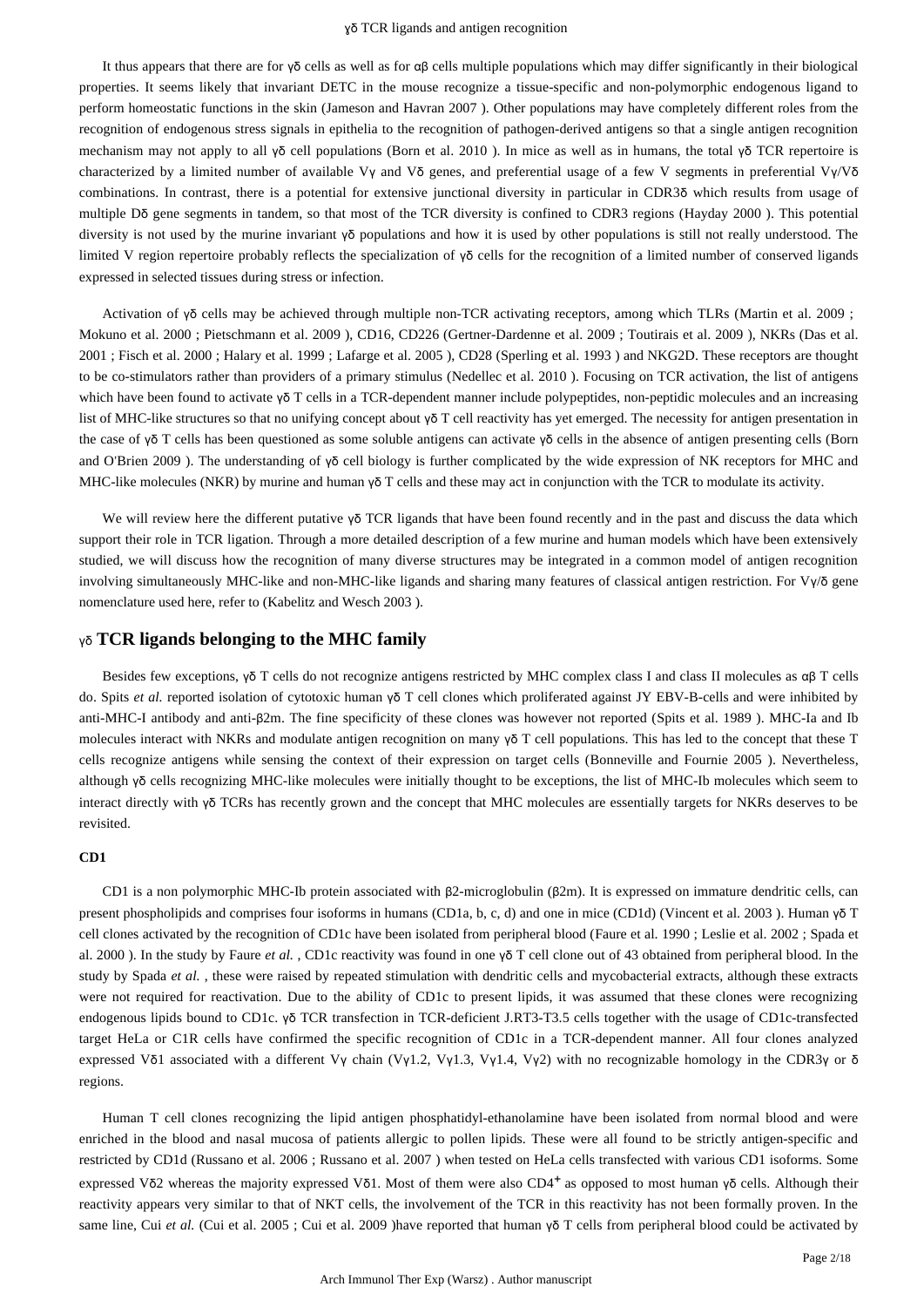lipid-A, a component of LPS, loaded on monocyte-derived dendritic cells or CD1-transfected C1R cells. The response appeared to involve specifically CD1b or CD1c (not CD1a or CD1d), and could be blocked by anti-TCRγδ, anti-lipid-A and anti-CD1b/c antibodies. Nevertheless, the direct involvement of the TCR in lipid-A recognition is not ascertained and lipid-A/CD1-mediated stimulation may represent a co-stimulus for γδ T cells since anti-TLR-4 antibodies also inhibited γδ cell reactivity. In addition, Vδ2<sup>+</sup> as well as Vδ1<sup>+</sup> cells seemed to be responding and anti-TCR antibodies used for γδ-cell preparation may have had a role in activation.

## **MHC class-I-related chain A/B (MICA/B)**

MICA/B are polymorphic β2m-linked MHC-Ib molecules constitutively expressed in intestinal epithelial cells and many tumors. They are inducible by stress on multiple cell types. Both are ligands for the activating receptor NKG2D expressed on NK cells, some cytolytic CD8+ T cells and subsets of γδ cells (Champsaur and Lanier 2010 ). Groh *et al.* have obtained MICA/MICB-reactive γδ T cell clones from human intestinal mucosae and found that these reacted specifically against MICA-transfected C1R targets but not against C1R transfected with another NKG2D ligand (ULBP1). All 5 clones described expressed Vδ1 associated with different Vγ chains (Vγ1.3, 1.4, 1.5 or 1.8), again with no obvious homology in CDR3γ/δ besides a common usage of Jδ1, suggesting that CDR3 regions do not contribute significantly to MIC reactivity (Groh et al. 1998 ). The usage of MICA tetramers indicated that these specifically stained MICA-reactive clones (Wu et al. 2002 ). Strikingly, some Vδ1/Vγ1.4 clones were non-reactive to MICA and did not stain with MICA tetramers, suggesting either a role for CDR3 or the involvement of co-receptors or co-activators besides the TCR. As γδ T cells frequently express the NKG2D receptor which also binds to MIC proteins, this may have been involved. TCR-dependence of this recognition was however analyzed using TCR transfer in HPB-ALL T cells which lack NKG2D expression. Although these cells could not be functionally tested for antigen reactivity, MICA tetramers specifically stained cells transfected with reactive TCRs. Strikingly again, although the contribution of gamma chains did not appear previously, transfection of mixed combinations of Vγ and Vδ chains from responder clones produced TCRs which did not stain with the tetramers.

MICA reactivity was also described for γδ clones infiltrating ovarian carcinomas. These clones were expanded using recombinant α1α 2 MICA protein constructs and expressed Vδ1 associated with Vy2, Vy3 or Vy4 (Zhao et al. 2006). Vδ1<sup>+</sup> iIELs also react against MICA/B from multiple primate species despite considerable variation or alterations in the structure of α-helical regions of theses α1α2 domains (Steinle et al. 1998 ). Soluble recombinant single-chain TCR constructs corresponding to these TCRs as well as mixed combinations of Vγ and Vδ chains were subsequently tested for binding on HeLa cells which expressed MICA. Authors show a strong dependence on Vδ1 chains for soluble TCR binding to HeLa cells with little dependence on the associated γ**-** chain. In both studies, TCR-MICA interactions could be inhibited by antibodies recognizing the α1 or α2 domains of MICA.

#### **UL16-binding protein family (ULBP/RAET1)**

This family of MHC-Ib antigens comprises six known functional members in humans (Eagle et al. 2009 ; Eagle and Trowsdale 2007 ; Samarakoon et al. 2009 ). They are non-polymorphic, do not associate with β2m and mice also express genes homologous to the human ones. Members of this family of NKG2D ligands are frequently expressed in tumors, virally-infected cells and selective normal tissues, and are inducible by retinoic acid and cellular stress. They can be linked to the plasma membrane through a trans-membrane domain or a GPI-anchor. Unlike MIC proteins, they lack the α3 MHC-I domain (Champsaur and Lanier 2010 ). Their expression is modulated following CMV infection through binding to UL16 viral protein and through miRNAs (Stern-Ginossar et al. 2007 ; Stern-Ginossar and Mandelboim 2009 ). In normal tissues, ULBP4 expression is restricted to skin and small intestine (Bacon et al. 2004 ; Chalupny et al. 2003 ; Conejo-Garcia et al. 2003 ; Eagle et al. 2006 ; Radosavljevic et al. 2002 ). γδ T cells infiltrating colonic and ovarian tumors could be stimulated and amplified with immobilized recombinant ULBP4, and the majority of these expressed Vδ2 although Vδ1 cells were also detected in cultures (Kong et al. 2009 ). The paring of Vδ2 with Vγ9 in these tumor infiltrating lymphocytes (TIL) was not documented. Sequencing of Vδ2 chains revealed considerable diversity in CDR3 regions although most were associated with Jδ1. Using a Vγ9Vδ2 TCR-Fc recombinant soluble construct carrying the Vδ2 TIL sequence and a syntheticVγ9-Jγ1.2 (also called JP) γ-chain, the authors have shown that this could stain specifically EL4 cells transfected with ULBP4. It also stained Daudi lymphoma cells which are classical targets for Vγ9Vδ2 cells, although it remains to be shown that this is due to ligation of ULBP4 on these cells. Reactivity of Vγ9Vδ2 cells against EL4-ULBP4 could be inhibited by both anti-TCR and anti-NKG2D antibodies, indicating that both receptors were involved in ULBP4 recognition.

ULBP1 has been shown to be determinant in the recognition of hematopoietic tumors by Vγ9Vδ2 lymphocytes expanded from peripheral blood. Nevertheless, in Lança's study (Lanca et al. 2010 ), this appeared to be mediated essentially through ULBP1 interaction with NKG2D rather than with the TCR and was not hampered by anti-TCR antibodies. Similarly, although ULBP3 expression on B-CLL is determinant for their recognition by some Vδ1 cells, there is no evidence in favor or against an involvement of the TCR in their recognition of ULBP3 (Poggi et al. 2004 ).

#### **HLA-E and Qa-1**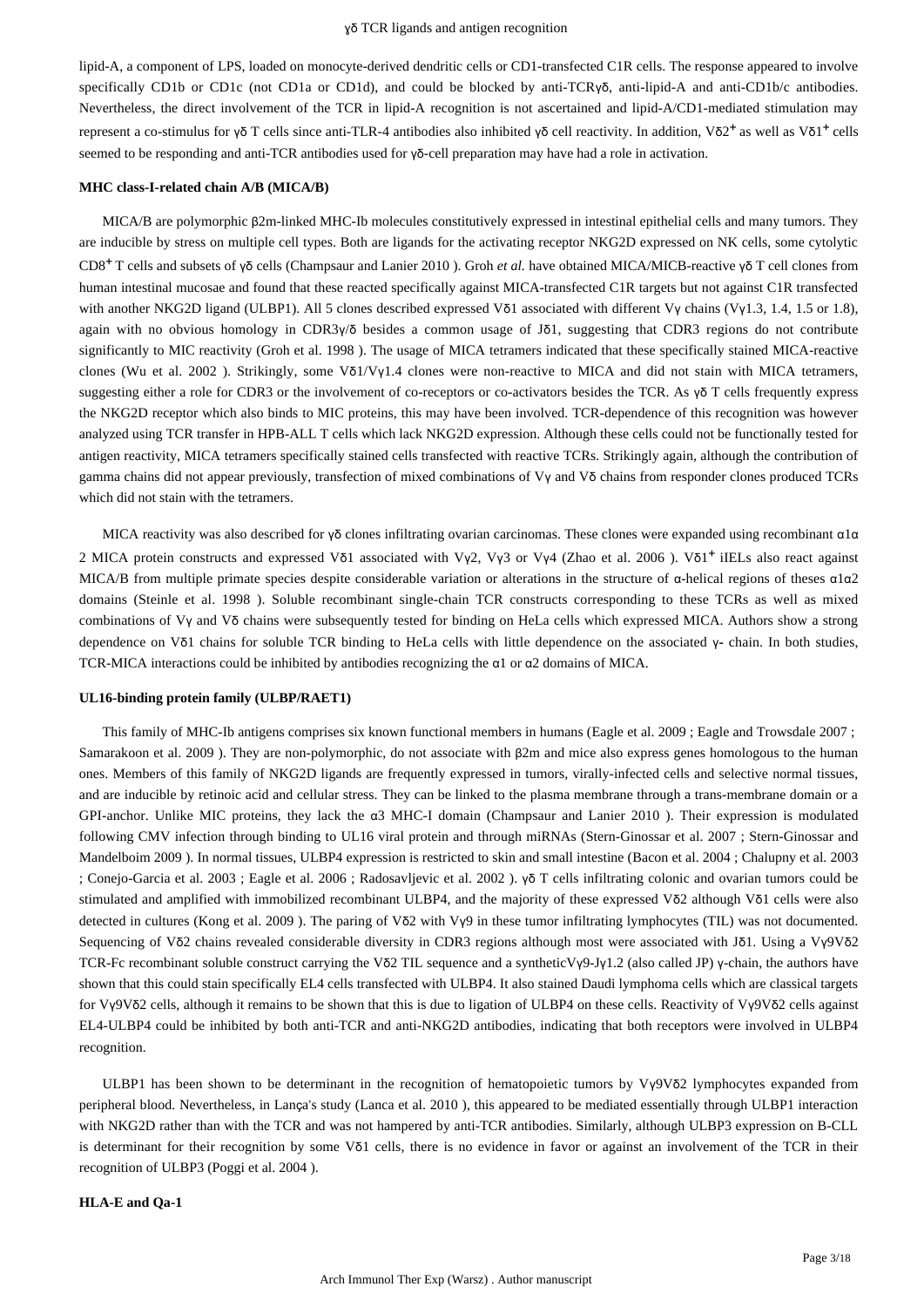Barkonyi *et al.* reported that Vγ9Vδ2 cells expanded from peripheral blood recognized preferentially and made conjugates with choriocarcinoma targets (JAR) transfected with HLA-G/E whereas Vδ1 cells did not. There is no evidence for an involvement of the TCR in HLA-E/G recognition (Barakonyi et al. 2002 ). Nevertheless, in the mouse, the activation of some γδ cells were reported to be dependent on the recognition of Qa-1, the murine counterpart of HLA-E. These included a Vγ2/Vδ6.1 hybridoma (DGT3) recognizing Glu-Tyr polymer + Qa-1b (Vidovic and Dembic 1991; Vidovic et al. 1989), and, more recently, a population of CD8<sup>+</sup> iIEL expressing Vy 4 and expanding in the course of salmonella infections (Davies et al. 2004 ). Although Qa-1 can activate CD94/NKG2D family of receptors on γδ T cells, these receptors were found absent on this particular γδ subset. The presence of these cells in the intestine is strongly dependent on TAP and Qa-1. Although not a definitive proof, this strong dependency on Qa-1 for development suggests an involvement of the TCR in Qa-1 recognition. Nevertheless, since Qa-1 expression is dependent on endogenous peptides for expression and may be altered by TAP deficiency, TAP sensitivity of Vγ4 T cell development does not imply that they recognize peptides in a Qa-1-restricted manner (Kambayashi et al. 2004 ).

#### **T10/T22**

Since the initial description that some murine γδ T cells were stimulated by MHC antigens encoded in the T region of the MHC ( Bluestone et al. 1988 ; Bonneville et al. 1989 ), T cell clones recognizing the two closely homologous MHC-Ib antigens T10 and T22 have been isolated and extensively studied (reviewed in (Chien and Konigshofer 2007 ; Meyer et al. 2010 )). These molecules are not ubiquitously expressed and cannot present peptides due to an alteration of their α1/α2 domains similar to that of MICA (Wingren et al. 2000 ). KN6 and G8 γδ T cell clones can be directly activated by immobilized T10 or T22 molecules in complexes with β2m, independently of peptides. T22 tetramers can stain 0.2 to 2% of splenic γδ T cells in normal mice and most are Vγ1<sup>+</sup> or Vγ4<sup>+</sup> (Crowley et al. 2000 ). They also stain few Vγ7<sup>+</sup> cells in the intestine. Although T22-specific clones may also use different Vγ regions, it was found that there is a strict requirement for the expression of a CDR3δ region bearing the mostly Dδ2-encoded motif (S)EGYEL, whereas surrounding N, P and Jδ-encoded diversity had little influence on antigen recognition. The crystallographic structure of the G8 TCR in complex with T22 has been obtained and confirmed the involvement of the CDR3δ loop in the contact with T22. Strikingly however, it was found that G8 binding to T22 differed considerably from that of αβ TCRs with peptide-MHC complexes, in that the two complexes were bound at an angle and CDR loops other than CDR3δ did not seem to contribute significantly to this binding (Adams et al. 2005 ). Thus, the G8 TCR does not recognize its target MHC antigen as do αβ TCRs which must align with the MHC molecule and use all six CDR regions to make contacts with the MHC-peptide complex.

This unexpected interaction suggests that the G8 TCR might interact simultaneously with molecules surrounding the T22 complex on stimulatory cells, an interaction which may involve other CDR regions and could influence fine specificity. The T22 molecule would thus be only part of the physiological TCR ligand. T22 tetramers can stain efficiently cells expressing the relevant TCRs and accordingly T10 or T22 recombinant complexes can stimulate G8 cells in experimental settings (Chien and Konigshofer 2007 ). This may be explained by an inherent high affinity of the (S)EGYEL CDR3δ motif for T10/T22, multivalence of the tetramers and the high amounts of antigen used experimentally for stimulation. This interaction may however not be sufficient in more physiological conditions. This hypothesis would lead to reconsider the interpretation of findings relating to G8-TCR T cell development in mice lacking T10/T22 and will be discussed further below.

## **MHC-class II molecules**

A human γδ T cell clone (Vγ9Vδ2) with dual specificity has been reported to recognize mycobacterial antigens in a non-MHC restricted fashion and a tetanus toxoid (TT) peptide in the contect of an MHC-II molecule (DRw53) (Holoshitz et al. 1989 ). Kozbor *et al.*  reported the isolation of TT-specific γδ T cell clones from a TT-hyper-immune individual. These responded specifically to TT in the presence of autologous APCs, were  $CD8^+$ , could be inhibited by anti-DR antibodies and appeared DR4-restricted (Kozbor et al. 1989). The frequency of such apparent MHC restriction to protein antigens is unknown. Moreover, although the reactivity was strikingly similar to that of MHC-II restricted αβ T cells, evidence that TT was recognized in the form of classical peptide-MHC complexes was not reported. MHC-II-alloreactive murine γδ clones have been obtained (Matis et al. 1989 ). LKB5 (specific for IE alleles) and LKD1 (specific for IA<sup>d</sup>) have been isolated and LKB5 has been extensively studied (see (Chien et al. 1996; Chien and Konigshofer 2007) for a complete review on this system). Both clones were found to bind MHC independently of peptide and peptide-loading mechanisms and could be stimulated by purified peptide-stabilized MHC-II complexes as well as MHC-II-transfected CHO cells. Moreover, they share identical Vγ and Vδ sequences except in CDR3 regions (Matis et al. 1989 ; Meyer et al. 2010 ). The scanning of IE mutations which affected TCR recognition have revealed that the γδ TCR epitopes did not involve amino acid locations usually involved in MHC-II recognition by αβ TCRs but instead a functional polymorphic epitope near β67/70. Recognition was also affected by a residue at one end of the peptide groove ( $α79$ ) possibly affecting the glycosylation state of the molecule on the  $α82$  residue (Schild et al. 1994). From these data, the interaction between LKB5 TCR and IE must differ fundamentally from that of  $\alpha\beta$  TCR and IE. Nevertheless IE<sup>k</sup> +peptide tetramer complexes could stain relevant IE<sup>k</sup>-restricted  $\alpha\beta$  T cell clones but did not stain LKB5, possibly because of a particularly low affinity of the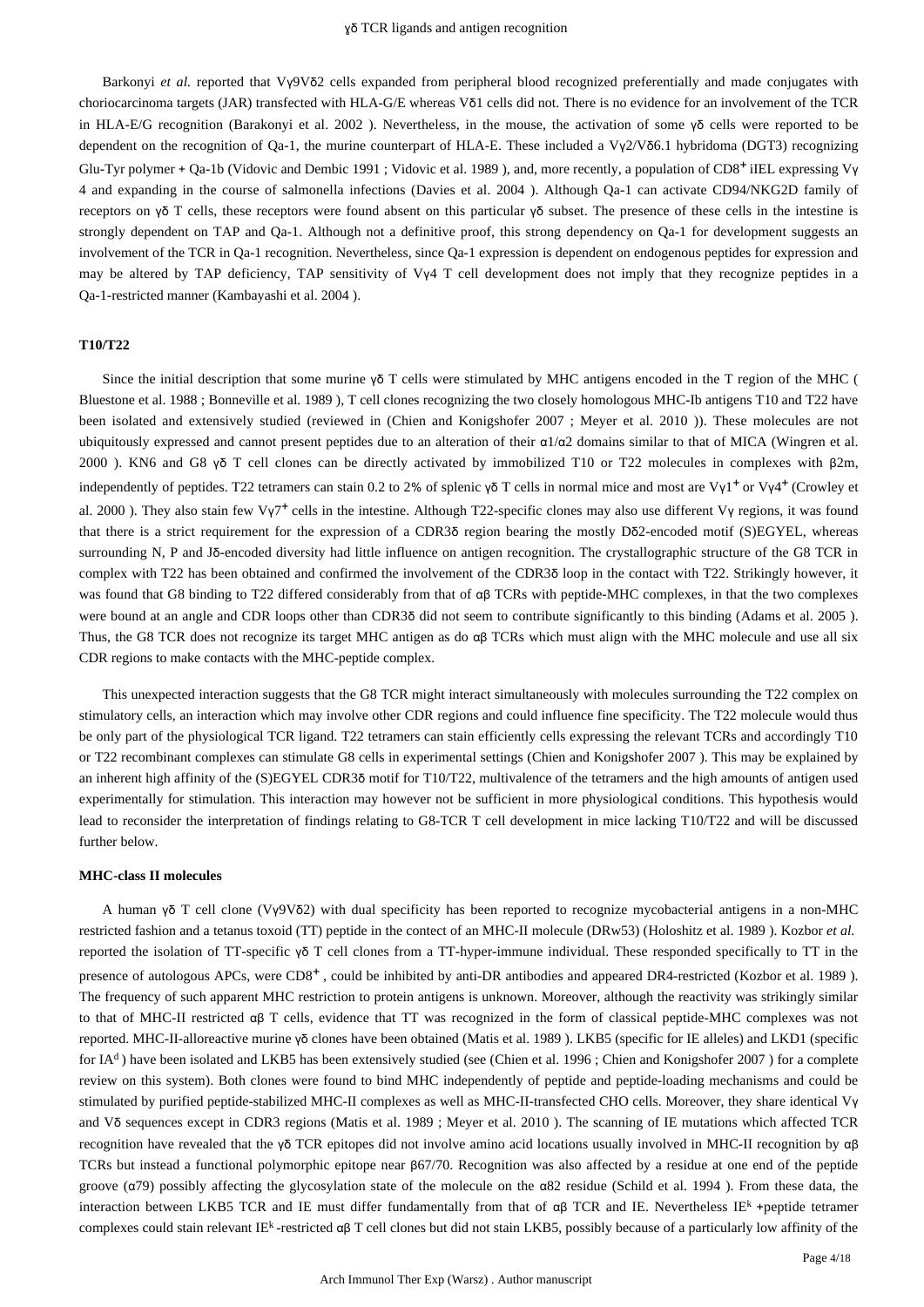TCR for the MHC ligand (Chien and Konigshofer 2007 ). We suggest the possibility that the LKB5 TCR co-recognizes an unknown membrane ligand associated with IE outside of the peptide binding groove resulting in a low affinity for IE alone.

## γδ **TCR ligands non related to MHC**

Many of these putative antigens have been reviewed recently (Born and O'Brien 2009 ; Konigshofer and Chien 2006 ). For convenience, non-MHC ligands for Vγ9Vδ2 cells are described in separate sections.

#### **Herpes simplex virus 1-glycoprotein I (HSV-gI)**

HSV-gI (US7 gene product) is thought to be involved in viral assembly and intracellular routing in neurones. In HSV-infected mice, Bluestone and coworkers have found that γδ T cells baring Vγ1.2 and Vδ8 expend in infected mice and react in vitro specifically to gI ( Johnson et al. 1992 ). T cell stimulation could be obtained with purified protein in the absence of APCs, did not require glycosylation and was conformation-dependent (Sciammas and Bluestone 1998 ). gI could also be recognized on the surface of gI-transfected fibroblasts, and cells expressing gI mutants incapable to reach the cell surface were not recognized. Recognition did not require MHC-I, MHC-II or TAP, excluding conventional recognition of antigenic peptides (Sciammas et al. 1994 ). gI was thus recognized either as a conformed soluble or membrane-anchored protein and specialized APCs were not required. HSV-reactive γδ cells have also been found in humans (Bukowski et al. 1994 ). These belonged to the Vγ9Vδ2 subset and probably recognized an endogenous, virus-induced ligand instead of a viral protein as they were equally reactive with T cell blasts infected with HSV and the unrelated vaccinia virus.

#### **Lipids**

The possible involvement of lipids in conjunction with CD1 isoforms in the stimulation of γδ cells has been mentioned above in the CD1 section. γδ T cells responsive to glycerophospholipids in an unusual manner have also been described (Born et al. 2003 ). Indeed, some murine γδ T cell hydridomas derived from non-immunized mice were found to respond in a TCR-dependent manner to cardiolipin and, although more weakly, to the related phospholipids phosphatidyl glycerol, phosphatidic acid and cytididine diphosphate-phosphatidyl glycerol, whereas phophatidyl inositol, phosphatidyl-serine and phosphatidyl choline were not stimulatory. In addition to particular head groups, the acyl chains were also important for antigenic activity as deacylated lipids did not stimulate. Responsive γδ cells all expressed murine Vγ1 and two characterized Vδ chains belonged to the Vδ6 family. Stimulation did not require APCs. TCR transfer experiments have confirmed the strict TCR dependence of lipid recognition. However, these hybidomas as well as the TCR tranfectants were characterized by a strong, also TCR-dependent, self reactivity (lymphokine secretion in absence of added lipid) as well as by their dependence on a serum component which could be replaced by β2-glycoprotein-1 (β2-GP1). This protein (also called apolipoprotein H) can be a component of circulating lipoproteins and was independently shown to bind to cell surfaces, in particular apoptotic cells, and to undergo conformation and orientation changes upon lipid binding (Wang et al. 2002 ; Wang et al. 2000 ). As pathogenic human anti-phospholipid autoantibodies have been shown to recognize cardiolipin-β2-GP1 complexes, it is quite possible that the murine hybridomas recognize similar complexes through their TCR. Nevertheless, one cannot exclude that another component present on the T cell or hybridoma surface is co-recognized and is responsible for the self-reactivity of their TCR.

## **Heat shock proteins (HSP)**

In humans as well as in mice, γδ T cells expand in response to mycobacterial infections. Earlier works have shown that murine γδ T cells could be stimulated with HSP65 from mycobacterial extracts and similarly with recombinant proteins including the close relative endogenous mammalian HSP60 (Kabelitz et al. 1990 ; Kobayashi et al. 1994 ). Reactive murine cells expressed Vγ1 in association with several Vδ2 genes, predominantly Vγ6, and represented 10–20% of unselected splenic or lymph node γδ T cells (Kobayashi et al. 1994 ; O' Brien et al. 1992 ). As for lipid-reactive γδ cells, HSP-reactive T cell clones and hybridomas were found to have significant autoreactivity. Autoreactivity as well as HSP60 reactivity could be conferred to non-reactive cells by relevant γδ TCR transfer experiments. A minimal 7aa FGLQLEL conserved peptide  $(HSP60^{181-190})$  was also found efficient with an essential contributions of amino cid positions 181 and 183 (Fu et al. 1994 ). APCs and antigen processing were not required for HSP recognition and recognition was not restricted by MHC-I or MHC-II classical antigens. This establishes a direct involvement of the TCR in HSP60 reactivity. A cognate interaction of the TCR with the stimulating peptide is not ascertained and HSP peptides could possibly alter the expression or the conformation of another TCR ligand expressed on the surface of hybridomas and responsible for their inherent autoreactivity.

Endogenous HSP70 family proteins were also found to stimulate murine Vδ8 cells (Kishi et al. 2001 ). In humans, Vγ9Vδ2 T cells which react against mycobacterial antigens were initially found to be stimulated by HSP60 homologs (Haregewoin et al. 1989) and an endogenous protein of this family was found to be expressed on the surface of Daudi lymphoma cells which can activate cells expressing a Vγ9Vδ2 TCR after TCR tranfer (Bukowski et al. 1998 ; Fisch et al. 1990 ; Kaur et al. 1993 ). Although anti-HSP antibodies could stain cells which were not Vγ9Vδ2 targets, they could however block recognition of Vγ9Vδ2-targeted tumors (Selin et al. 1992 ). Since these earlier studies, potent non-peptidic phosphoantigens rather than HSPs have been found to be the essential stimulatory components of mycobacterial extracts for human Vγ9Vδ2 cells and no TCR transfer experiment have demonstrated that human γδ TCRs have a direct role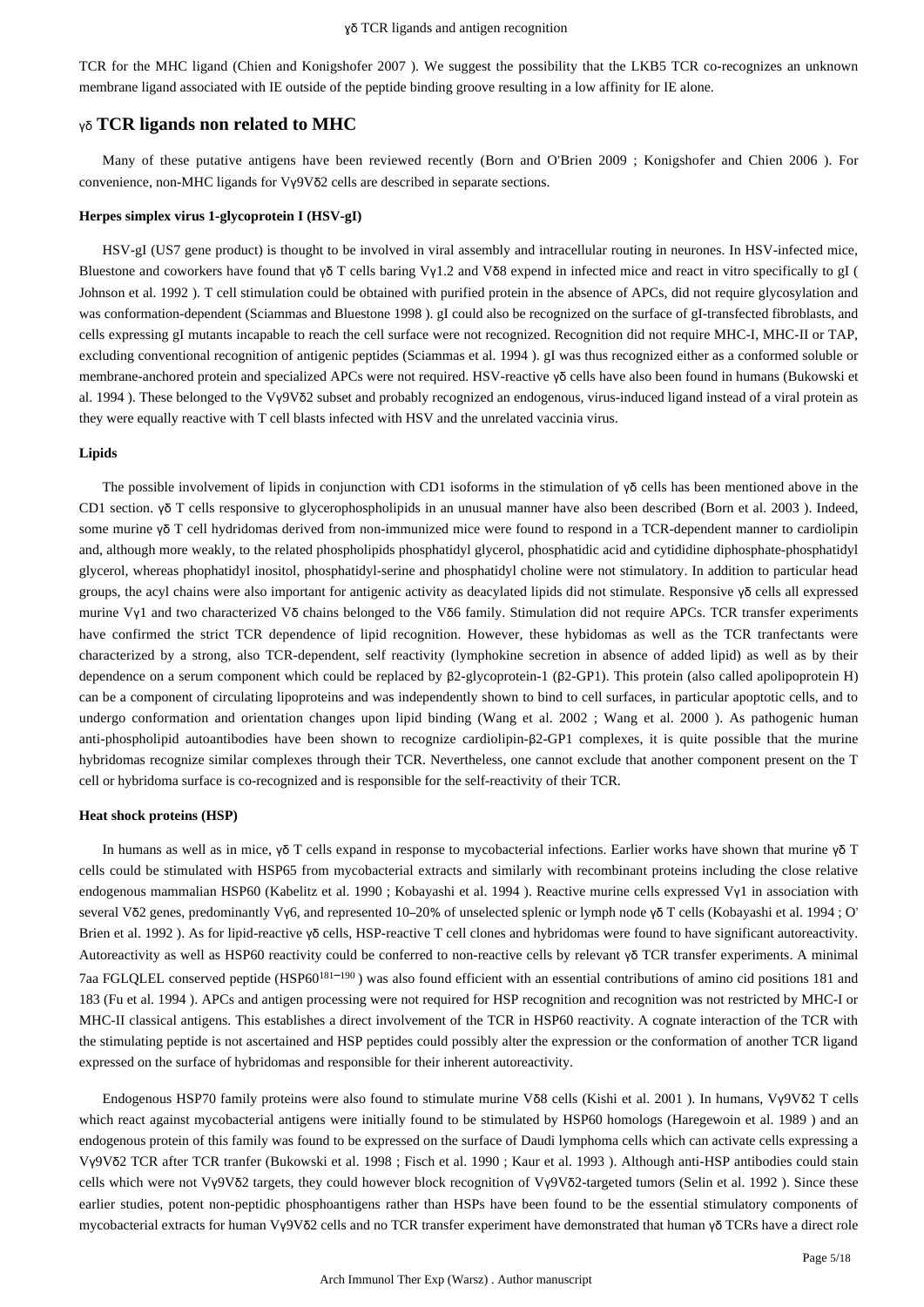in HSP recognition. Expansion of Vγ9Vδ2 cells have been reported using HSP60 as well as HSP70 proteins (Chauhan et al. 2007 ; Wadia et al. 2005 ; Zhang et al. 2005 ).

Although they are essentially cytosolic, secreted through exosomes (Gupta and Knowlton 2007 ; Lancaster and Febbraio 2005 ) and/or transported to the cell surface by mechanisms which are not well defined, HSPs were found expressed on normal, transformed or apoptotic cells and their surface expression can be up-regulated by various stimuli, in particular TLR stimulation, bacterial and parasitic infections ( Hirsh et al. 2006 ; Hirsh and Junger 2008 ). Endogenous or exogenous HSPs and HSP peptides can bind to cell surfaces via multiple receptors including CD91, may provide a potent stimulus for some γδ T cell subpopulations and this is not be limited to HSP60 family ( Binder et al. 2004 ; Habich et al. 2002 ; MacAry et al. 2004 ). Zhang *et al.* have reported the stimulation of Vγ9Vδ2 cells by EBV-transformed LCL expressing HSP70 and this was abrogated by silencing HSP70 expression in target cells (Zhang et al. 2005 ). HSP70 expression in lung neutrophils may also be involved in their killing by γδ cells in a murine model of sepsis (Hirsh et al. 2006 ). In many of these systems, there is no substantial evidence that HSP recognition involves the TCR. HSP70 was found to bind to TLR2 and TLR4 (Asea 2008 ). More generally, HSPs may signal through TLRs, directly or indirectly through binding peptides or hydrophobic ligands, including LPS (Tsan and Gao 2009 ; Zhao et al. 2007 ). Nevertheless, HSPs could also be non-specific ligands for the TCR or target antigens and affect specific TCR-antigen cognate interaction.

#### **Insulin peptide**

Insulin provided in aerosol has been reported to induce γδ cells with regulatory activity in autoimmune diabetic NOD mice (Harrison et al. 1996 ). In addition to insulin peptide-specific αβ T cells, γδ T cell hybridomas responding to a diabetogenic insulin B:9-23 epitope could be derived from NOD mice with or without peptide immunization. Peptide-reactive γδ hybridomas were diverse in terms of Vγ and Vδ gene usage. Unlike αβ-T cell hybridomas which responded to the same epitope, reactive γδ hybridomas did not require APCs and peptide mutations altered differently the response of αβ and γδ hybridomas. Simultaneous transfer of the γ and δ chains from a responsive hybridoma to αβTCR-deficient cells could confer peptide reactivity although unlike the original hybridoma their response was amplified by provision of APCs. Finally, B:9-23-specific γδ cells responded to the processed peptide but not to native insulin (Zhang et al. 2010 ).

### **Glu-Tyr polymer**

The biological relevance of Glu-Tyr polymer is not clear although it may mimic natural proteins from diverse pathogens. A reassessment of the reactivity of Glu-Tyr polymer-reactive γδ cells revealed a similar frequency of these cells in β2m-deficient mice, questioning the role of Qa-1 in polymer recognition (Cady et al. 2000). Unlike the DGT3 clone (see above HLE/Qa-1 section), new  $\gamma \delta$ hybridomas recognized Glu-Tyr polymer in the absence of APCs and did not require Qa-1. They expressed mainly Vγ1 in association with various possible Vδ genes. In one case, reactivity could be transferred through γ and δ TCR chain expression, did not require APCs and was maximal with the  $Glu<sup>50</sup> Tvr<sup>50</sup> polypeptide.$ 

## **6-kDa early secreted antigenic target protein (ESAT-6)**

ESAT-6 from *M. tuberculosis* is one member of 23 related proteins secreted by the pathogen which constitute determinant virulence factors and are thought to play a role in pathogen escape from phagolysosomes. This family of proteins carries potent immunogenic epitopes in particular for  $CD4^+$   $\alpha\beta$  T lymphocytes. ESAT-6 binds to and can disrupt phospholipid membranes, an interaction which can induce conformational changes in the protein (Meher et al. 2006 ). The protein can be post-transcriptionally modified by cleavage or acetylation and makes heterodimers with another family member, culture filtrate component-10 (CFP10) (Brodin et al. 2004 ; Renshaw et al. 2005 ). A number of reports link γδ T cell responses to the recognition of ESAT-6 following stimulation with mycobacterial extracts. When screening PPD components for stimulatory activity on bovine T cells, Rhodes *et al.* found that purified ESAT-6 could recapitulate the effects of PPD stimulation on WC1 (+) bovine γδ cells (Welsh et al. 2002 ). Reindeer γδ cells proliferate in response to ESAT-6 ( Waters et al. 2006 ). Bovine γδ cells were also found to respond, although more weakly, to the pyrophosphate antigens (Welsh et al. 2002 ) and thus some of the stimulatory activity of ESAT-6 on γδ cells could be due to co-purified phosphoantigens (see below), although in the latter study recombinant ESAT-6 was used. Li and Wu have observed a similar activation of human peripheral blood Vγ9Vδ2 T cells with ESAT-6 which increased their CD69 and CD25 expression, produced IFNγ, underwent cell division, and stimulations were increased by CD28 co-stimulation (Li and Wu 2008 ). Although Vγ and Vδ expression was not determined, the responding cells are assumed to belong to the Vγ9Vδ2 subset which is responsive to mycobacterial extracts. Nevertheless, Casetti *et al.* could not confirm the responsiveness of human Vδ1 or Vδ2 subsets to ESAT-6 and the co-immunization of cynomolgus monkeys with an ESAT-6 fusion protein and a phosphoantigen did not significantly modulate the *in vivo* phosphoantigen response (Casetti et al. 2008 ; Cendron et al. 2007 ). Discrepancies between studies may be due to differences in ESAT-6 antigen preparations which may contain uncharacterized components, including phosphoantigens, or on the conformation of the protein. The properties of ESAT-6 as a  $\gamma\delta$  TCR antigen have thus to be ascertained notably because TLR-2 can also be expressed on γδ T cells (Martin et al. 2009 ; Mokuno et al. 2000 ; Pietschmann et al. 2009 ), and because ESAT-6 was found to bind TLR-2 (Pathak et al. 2007 ).

## **V**γ**9V**δ**2 T cell antigens**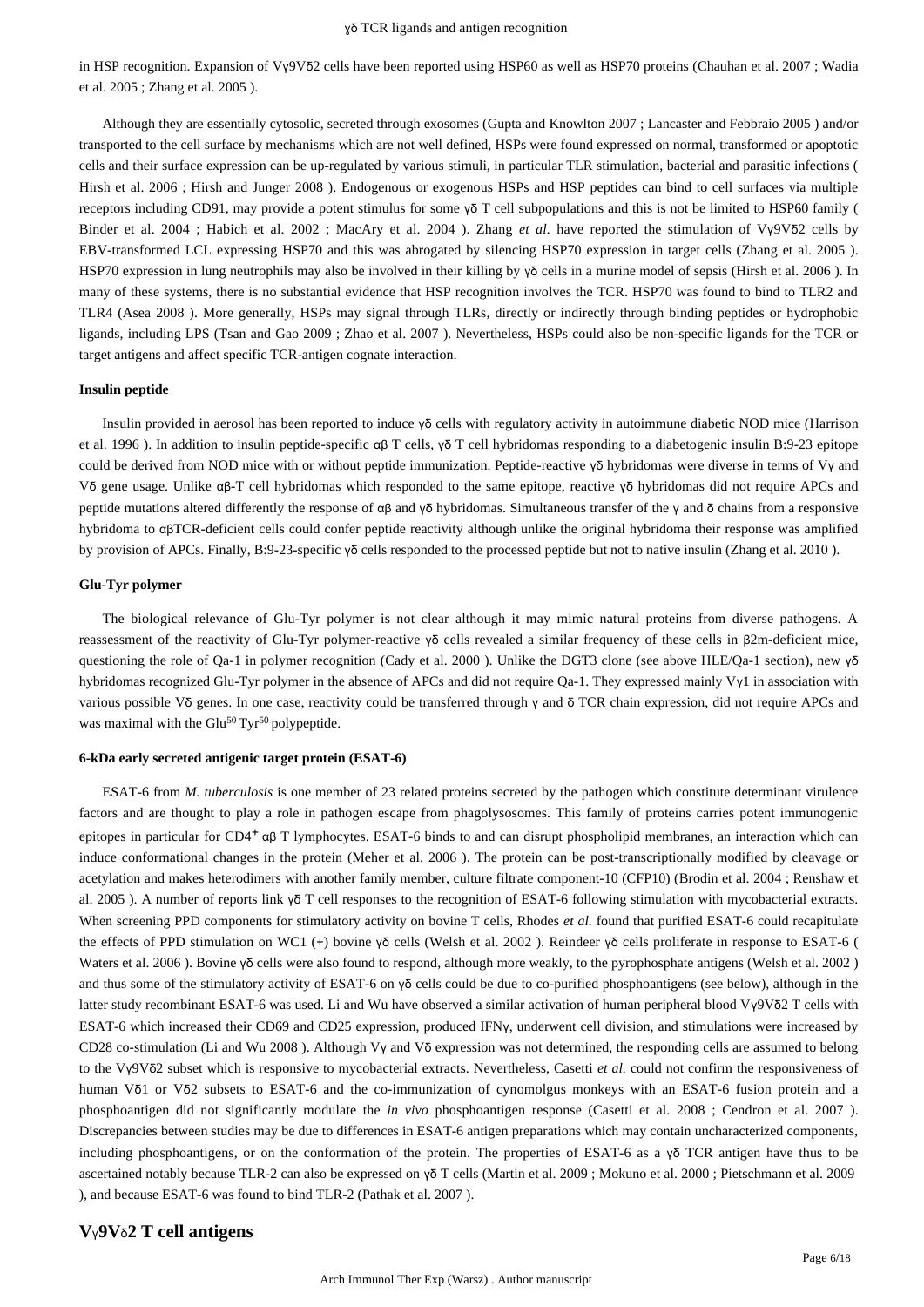Human Vγ9Vδ2 T cells have been the focus of recent reviews (Bonneville and Fournie 2005 ; Nedellec et al. 2010 ). Their response to antigens does not require prior immunization and may result in a dramatic polyclonal amplification, leading to the concept that they recognize frequent pathogen- or tumor-associated determinants, and participate to the innate line of immune defense (reviewed in ( Kabelitz and Wesch 2003 )). They are activated by multiple tumor cells types *in vitro* , infiltrate human tumors *in vivo* and are thought to play a role in tumor immunity (Tanaka 2006 ). They also proliferate in the course of bacterial and parasitic infections and mediate protective responses against these pathogens (Morita et al. 1999 ). It is clear that the TCR is only one of the receptors which can promote their activation in these different contexts and that TLRs, CD16, NKG2D and NKRs, either of the lectin or immunoglobulin super-families tightly determine or regulate their activity. Nevertheless, multiple proteins and non-peptidic antigens have been described as potential TCR stimuli and the diversity of these ligands excludes a common mechanism of action. Some of them may however contribute in different ways to the mechanism of TCR-mediated antigen recognition. Highly specific stimulators comprise the non peptidic substances phosphoantigens, aminobisphosphonates, alkylamines. Candidate proteins involved in their activation include apolipoprotein A-I, F1-ATPase, ULBP proteins and the above mentioned HSPs and ESAT-6.

#### **Phosphoantigens and related non-peptidic compounds**

Phosphoantigens were first isolated as phosphatase-sensitive and protease-resistant stimulatory components of mycobacterial extracts ( Constant et al. 1994 ; Pfeffer et al. 1990 ; Schoel et al. 1994 ; Tanaka et al. 1995 ). The main antigen characterized is hydroxymethyl butenyl pyrophosphate (HMBPP, also called HDMAPP), a metabolite produced in many bacteria and apicomplexan parasites through the methyl-erythritol phosphate biochemical pathway (MEP, also called DOXP pathway) leading to isopentenyl pyrophosphate (IPP), a precursor for isoprenoid and steroid synthesis (Eberl et al. 2003 ; Hintz et al. 2001 ; Jomaa et al. 1999 ; Poupot and Fournie 2004 ). Together with HMBPP, nucleotide derivatives have been isolated from bacterial extracts and can also activate specifically Vγ9Vδ2 T cells (Constant et al. 1994 ; Poquet et al. 1996a ; Poquet et al. 1996b ). The direct role of phosphoantigens in T cell stimulation is confirmed by the fact that multiple synthetic molecules with stimulatory activity have been produced, and this has confirmed the general requirement for a pyrophosphate or triphosphate nucleotide moiety linked through the terminal phosphate to a short alkyl chain, usually of five carbons ( Espinosa et al. 2001 ; Morita et al. 2001 ; Zhang et al. 2006 ). Few molecules qualified as phosphoantigens do not follow this structure, in particular monoethyl phosphate, 2,3-diphosphoglyceric acid, β-D-ribosyl phosphate, xylose-1-phosphate and glycerol-3 phosphoric acid which require high micro or millimolar concentrations for stimulation (Burk et al. 1997 ; Burk et al. 1995 ; Morita et al. 1999 ; Tanaka et al. 1994 ). As the the ability of pyrophosphate antigens has been linked to the ability of the phosphodiester bond to be cleavable (Belmant et al. 1999 ; Belmant et al. 2000 ), is should be ascertained that a similar mechanism accounts fort the stimulatory activity of all these phosphorylated compounds. Replacement of the phosphoester bond linking the alkyl chain to its proximal phosphate by a phosphatase-resistant phosphonate bond however leads to compounds with increased activity (Zgani et al. 2004 ). Several phosphoantigens carry one unsaturation on the alkyl chain and their stereochemical conformation was found determinant for activity (Boedec et al. 2008 ). Although active at concentrations far above that of the bacterial HMBPP (μM versus nM range), IPP and its isomer DMAPP are phosphoantigens universally produced by bacterial and eukaryotic cells through the mevalonate pathway of isoprenoid synthesis (Poupot and Fournie 2004 ). Experimental manipulation of the mevalonate pathway in human tumor cells affects their stimulatory activity. Daudi Burkitt lymphoma cells are natural activators and targets for cytotoxic Vγ9Vδ2 and their stimulatory activity is abrogated by statins such as lovastatin and mevastatin, which block hydroxymethylglutaryl-CoA reductase (HMGR), an enzyme of the mevalonate pathway upstream of IPP/DMAPP synthesis (Gober et al. 2003 ; Thompson et al. 2002 ). Conversely, non-stimulatory cells become stimulant following accumulation of these compounds resulting from inhibiting farnesyl pyrophosphate synthase (FPP), the enzyme which consumes IPP for downstream isoprenoid synthesis. *E. coli* , a bacterium which cannot make HDMAPP because it does not carry the MEP pathway, can induce HMGR activation through dephosphorylation and alters the mevalonate metabolism in infected macrophages resulting in their stimulatory activity for Vγ9Vδ2 cells (Kistowska et al. 2008 ). T cell reactivity against pyrophosphate antigens can be transferred by Vγ9V δ2 TCR expression in TCR-deficient cells and this confers reactivity to soluble antigens as well as against stimulatory tumors, demonstrating a direct involvement of the TCR in these responses (Bukowski et al. 1995 ).

Alkylamins (AA) and aminobisphosphonates (ABP) are two other classes of compounds which were found to have stimulatory activity for Vγ9Vδ2 cells. AAs are small aminated alkyl molecules from plants and microorganisms (Bukowski et al. 1999 ; Kamath et al. 2003 ). ABPs such as pamidronate and zoledronate are synthetic drugs used for treating bone resorption. Although their structure is reminiscent of that of phosphoantigens, they have different requirements for activity (Thompson et al. 2010 ). Whereas phosphoantigens of the pyrophosphate group can directly activate γδ T cells in the absence of APCs, alkylamines and aminobisphosphonates have an absolute requirement for APCs of human or primate origin, although many non-professional APCs are efficient for presentation (Green et al. 2004 ; Kato et al. 2003 ; Miyagawa et al. 2001b ). It is now clear that ABPs act indirectly as inhibitors of FPP thus inducing phosphoantigen accumulation in APCs which subsequently become stimulatory (Li et al. 2009 ; Rogers 2003 ). A similar property has been ascribed to AAs (Thompson et al. 2006 ). In addition to IPP, ABP stimulation of cells induces accumulation of triphosphoric acid 1-adenosin-5-yl ester 3- (3-methylbut-3-enyl) ester, an ATP derivative of isopentenyl (ApppI) (Monkkonen et al. 2006 ; Monkkonen et al. 2007 ; Rogers et al. 1996 ; Rogers et al. 1994 ). This product can be detected in Daudi cells as well as in cells treated with pamidronate (Monkkonen et al. 2007 ; Vantourout et al. 2009 ). Strikingly, we could not stimulate directly directly γδ T cells with synthetic ApppI which required to be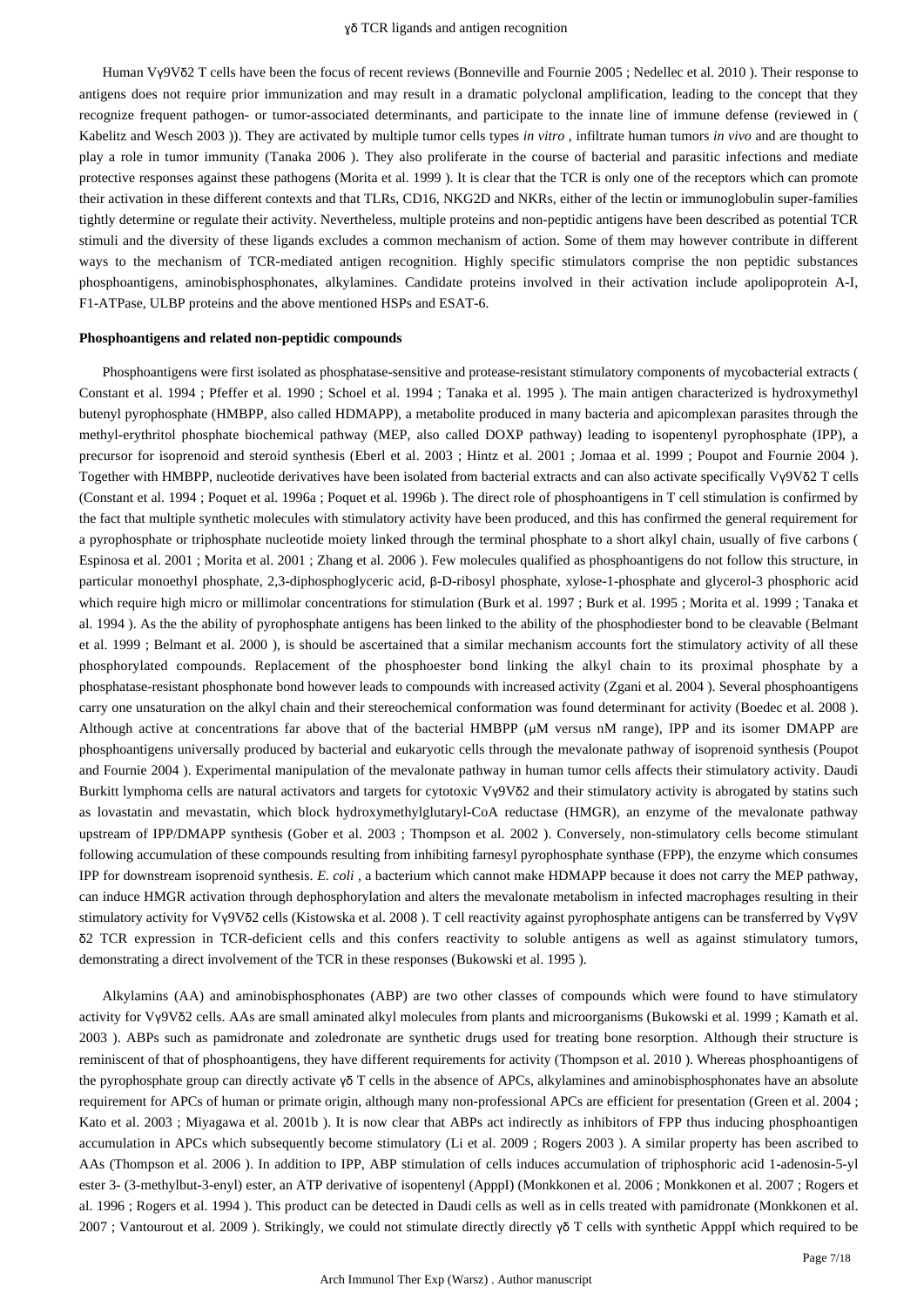pulsed on APCs. Its activity was not abrogated by statins and thus it did not appear to act as a modulator of the mevalonate pathway ( Vantourout et al. 2009 ). It is not clear whether other nucleotidic phosphoantigens have a similar requirement for APCs, as their activity was generally measured in the presence of APCs (Morita et al. 2001 ).

Although pyrophosphate antigens can directly activate purified Vγ9Vδ2 cells, early studies uncovered a minimal requirement for autologous T cell-T cell contact (Lang et al. 1995 ; Morita et al. 1995 ). Although this might reveal the involvement of co-stimulatory or adhesion molecules, there is accumulating evidence that phosphoantigens are displayed on cellular membranes for T cell recognition. Vγ 9Vδ2 reactivity with tumor surfaces supports this hypothesis. Sarikonda *et al.* could crosslink photoreactive phosphoantigens on cell surfaces and these were stimulatory in the absence of MHC-I, MHC-II or CD1 antigens (Sarikonda et al. 2008 ). In another study, Wei *et al.* have used macaque Vγ9Vδ2 TCR tetramer to reveal specific ligands on HMBPP-pulsed cells of monocytes, T or B cells of human or primate origin as well as mycobacteria-infected human monocytes. These tetramers did not bind mouse, rat or pig cells. In the latter case, recognition was abrogated by trypsin, suggesting that the phosphoantigen was recognized in a protein context (Wei et al. 2008 ).

#### **Apolipoprotein A-I and F1-ATPase**

As Daudi Burkitt lymphoma cells are killed almost constantly by Vγ9Vδ2 cells, we have produced anti-Daudi monoclonal antibodies and selected one which did not react with non-stimulatory Raji Burkitt lymphoma cells and had modulatory activity on Daudi cell killing by Vγ9Vδ2 cells. This antibody, M5, could decrease cytotoxicity by 30% and was found to recognize apolipoprotein A-I (ApoA-I) adsorbed on the surface of Daudi cells (Scotet et al. 2005 ). Strikingly, positive M5 antibody staining of hematopoietic tumors correlated with low MHC-I expression (unpublished data). ApoA-I addition in killing assays performed in the absence of serum revealed that although the cytolytic activity of several  $\gamma \delta T$  cell clones was increased by apoA-I, this was not always required. A possible effect of MHC-I interaction with inhibitory NKRs could have accounted for the observed correlation between M5 positivity (low MHC-I) and sensitivity to γδ killing. Nevertheless, purified apoA-I but not apoA-II, was found to bind specifically to TCR Vγ9Vδ2 tetramers by surface plasmon resonance and was thus a possible TCR ligand. Subsequently, known apoA-I receptors were screened for there presence on Vγ9Vδ2- targeted tumor lines. The ecto-F<sub>1</sub>-ATPase is one such receptor expressed on hepatocytes (Martinez et al. 2003). As for M5 staining, the detection of the α and or β chains of the mitochondrial ATP synthase/F<sub>1</sub> -ATPase on tumor lines correlated, although not perfectly, with sensitivity to Vγ9Vδ2 killing. A purified F<sub>1</sub>-ATPase bovine complex could also bind specifically to Vγ9Vδ2 TCR tetramers in surface plasmon resonance and ELISA assays, and this binding was increased by apoA-I, suggesting that apoA-I is an optional ligand which can stabilize  $F_1$ -ATPase-TCR interaction. When immobilized on polystyrene beads, the  $F_1$ -ATPase complex could be used to stimulate T cells from peripheral blood and induced detectable lymphokine production in the Vγ9Vδ2 subset (Scotet et al. 2005 ).

Ecto- $F_1$ -ATPase (also called cell surface ATP synthase) is thought to be similar to the ATP synthase located in the inner membrane of mitochondria. This complex uses the energy of the electrochemical proton gradient generated by the respiratory chain between the intermembrane space and the mitochondrial matrix to catalyze ATP synthesis from ADP and inorganic phosphate while translocating protons across the inner mitochondrial membrane. In the absence of a proper proton gradient, the complex can hydrolyze ATP into ADP, a process which is normally regulated in mitochondria by the soluble polypeptide IF1 (inhibitor of  $F_1$ ). The mitochondrial complex comprises an extramembrane  $F_1$  domain ( $α3β3$ ) which binds nucleotides and performs ATP synthesis/hydrolysis, and an intramembrane domain which functions as a rotor (c12 ring) and is the proton channel. The two domains are connected by a peripheral stalk of subunits (a, e, f, g, A6L, b, F6, d and OSCP) and a mobile central stalk (γδε) which is attached to the rotor and produces conformational changes in the  $F_1$  domain during rotation of the c-ring associated with proton translocation (Devenish et al. 2008). The  $\alpha$  and  $\beta$  chains can be detected on cell surfaces of many cell types which orientates the complex with the catalytic  $F_1$ -domain on the outside (Champagne et al. 2006).  $F_1$  and other components of this complex have been detected on rat cell membranes (b, g and OSCP) (Mangiullo et al. 2008 ), on osteosarcoma cells (d and OSCP) (Yonally and Capaldi 2006 ), or in membrane lipid raft or caveolae-enriched extracts (Bae et al. 2004 ; Bini et al. 2003 ; Kim et al. 2004 ; Sprenger et al. 2004 ; von Haller et al. 2001 ; Yu et al. 2005 ). F<sub>1</sub>-ATPase-expressing cells include endothelial cells, hepatocytes, neurones, adipocytes (reviewed in. (Champagne et al. 2006)). This probably underscores the real tissue expression as detection of the complex on cell surfaces has proven difficult on tissue sections in particular due to the sensitivity of epitopes to fixation procedures. The strong mitochondrial expression hampers detection of the membrane complex by fluorescence techniques.  $F_1$  epitopes are also removed by trypsinization of cells (unpublished observations). There is increasing evidence that the membrane complex is enzymatically active although there are discrepancies on the reaction it performs. ATP synthesis (Burrell et al. 2005 ; Kim et al. 2004 ; Mangiullo et al. 2008 ; Moser et al. 2001 )as well as ATP hydrolysis (Fabre et al. 2006 ; Mangiullo et al. 2008 ; Martinez et al. 2003 ; Radojkovic et al. 2009 ; Yegutkin et al. 2001 ) have been reported and may depend on the extracellular environment of the cell as well as on its metabolic status. The metabolic activity of ecto-F<sub>1</sub>-ATPase has been shown to modulate lipoprotein internalization by hepatocytes, to regulate endothelial and keratinocyte proliferation and apoptosis, and to regulate intestinal lipid absorption. In most instances, these functions were uncovered through evidence that this complex acts as a receptor for specific regulatory polypeptides: apoA-I, enterostatin, angiostatin, EMAPII and the regulatory subunits IF1 and F6 which can be found as circulating serum proteins (Champagne et al. 2006 ). How  $F_1$ -ATPase reaches the cell surface is unknown and presumably involves an intracellular vesicular pathway. A possible involvement of  $F_1$ -ATPase in intracellular vesicular trafficking is further supported by its association with phagosomes (Garin et al. 2001; Kovarova et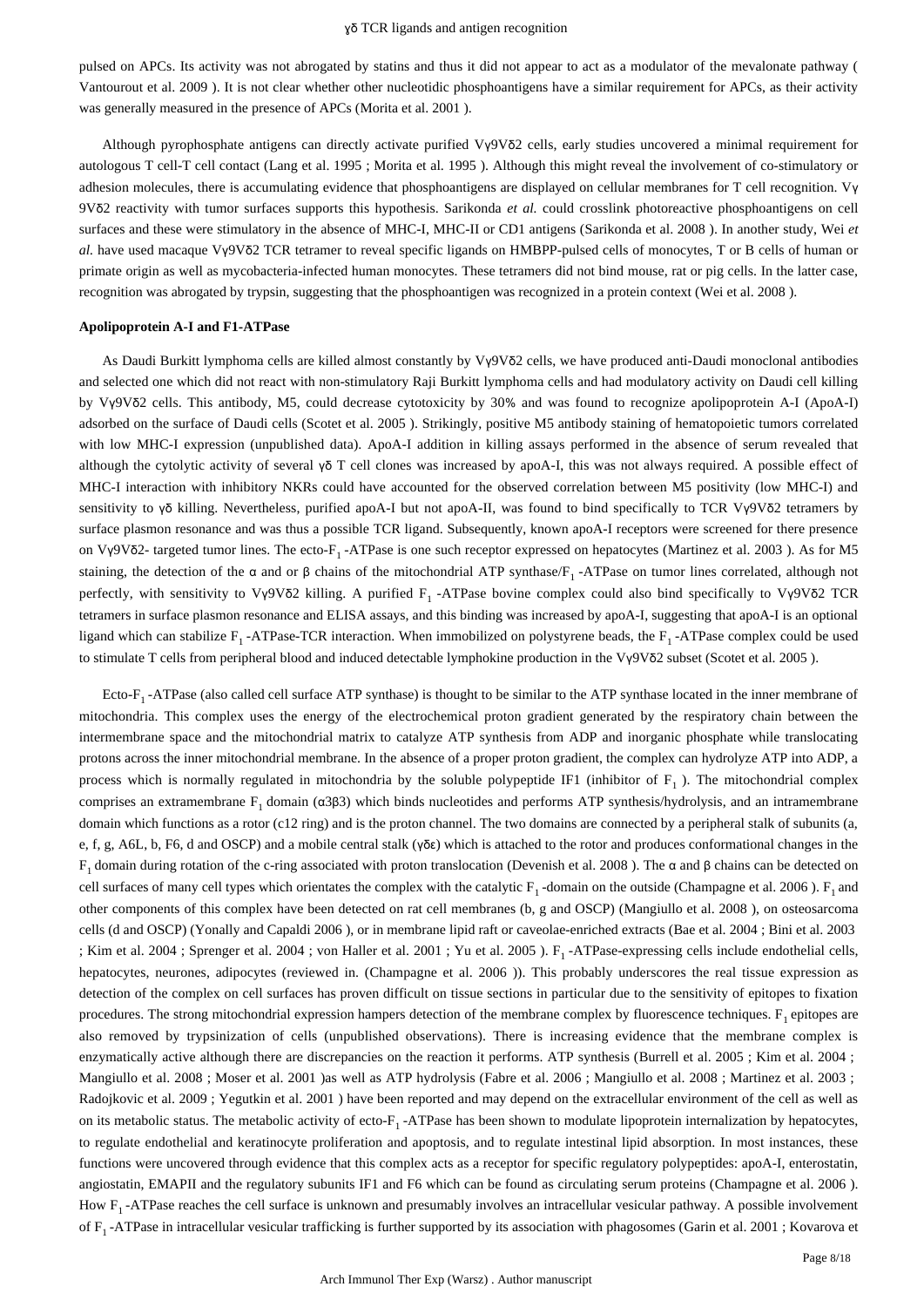al. 2002 ; Li et al. 2003 ). The α-subunit may be glycosylated on the surface of murine cells suggesting that the complex may transit through the endoplasmic reticulum or Golgi apparatus (Schmidt et al. 2008 ).

Strikingly we could immunoprecipitate  $F_1$ -ATPase components from the membrane extracts of cells where it was not detected by immunofluorescence, such as Raji or Jurkat cells. We assumed that  $F_1$ -ATPase was indeed expressed on Raji and many other tumor lines but was not detected due to a masking of antibody epitopes by surrounding membrane components. MHC-I antigens are in large part involved in this interaction as stimulation of their expression leads to lower detection of  $F_1$ -ATPase, whereas their disruption through β2m removal by acid treatment leads to higher detection. MHC-I and  $F_1$ -ATPase can be co-precipitated and colocalize partially in membrane patch-like domains on HepG2 cells (Vantourout et al. 2008). These findings indicate a close association of MHC-I antigens and  $F_1$ -ATPase on the cell membrane. ApoA-I binding (detected with the M5 antibody) as well as the binding of most anti- $F_1$ -ATPase antibodies is likely to occur on an area of the  $F_1$  surface which is alternatively occupied by an interaction with MHC-I, presumably close to the plasma membrane.

## **Possible role of F1-ATPase in phosphoantigen presentation**

The presence of  $F_1$ -ATPase in intracellular non-mitochondrial compartments and the modulator properties of chloroquine on phosphoantigen presentation (Rojas et al. 2002 ) are compatible with an involvement of this complex in some form of phosphoantigen antigen processing and presentation analogous to the mechanisms used for peptides and lipids. More investigations are required to determine if this is truly the case. Nevertheless,  $F_1$ -ATPase is probably one of the determinant factors involved in phosphoantigen recognition by Vγ9Vδ2 cells. Although IPP does not induce a calcium flux in cells which do not make contacts with other cells, contact with beads coated with purified bovine  $F_1$ -ATPase in the presence of IPP induces a week and delayed calcium signal in individual cells indicating that  $F_1$ -ATPase partly replaces the required interaction with autologous cell membranes. In accordance with this, the ability of contacting cells to induce a calcium flux in response to IPP correlated with their expression of  $F_1$ -ATPase. In addition, cells which did not promote calcium flux were equally unable to promote Vγ9Vδ2 T cell responses after treatment with aminobisphosphonates and this correlated with undetectable  $F_1$ -ATPase on their surface. These data are in favor of a strict requirement for  $F_1$ -ATPase in phosphoantigen responses (Mookerjee-Basu et al. 2010 ).

Pichler *et al.* have shown that some some αβ T cells specific for hapten drugs in an MHC-II restricted fashion did not require stable binding of the drug to the MHC molecule although a TCR-dependent recognition of both the drug and the MHC were required. Accordingly, sulfametoxazole (SMX) cannot be pulsed on APCs but, when in solution, SMX can activate drug-specific T cells provided fixed APC with the relevant MHC are available for contact (Pichler et al. 2006 ; Schnyder et al. 1997 ; Zanni et al. 1998 ). A similar situation seems to occur with IPP: although some pyrophosphate antigens can be pulsed on APCs, this is usually regarded as poorly efficient, in particular when weak antigens are concerned, and the response to pyrophosphates requires contact with APCs, partially replaceable by beads carrying  $F_1$ -ATPase (Mookerjee-Basu et al. 2010).

Purified  $F_1$ -ATPases of multiple origins can bind multiple nucleotide analogs on three catalytic sites and additional non-catalytic sites of unknown function. It is thus not surprising that bovine  $F_1$ -ATPase immobilized on polystyrene beads stably binds ApppI. Such complexes were found to induce TCR aggregation on Vγ9Vδ2 cells although F<sub>1</sub> -ATPase alone did not. We have observed however that they were unable to promote lymphokine secretion and expression of cytolytic activity marker CD107 unless a nucleotide pyrophosphatase (NPP) cleaving ApppI into IPP + AMP was added in the assay (Mookerjee-Basu et al. 2010 ).

There are conflicting reports on the ability of pyrophosphate antigens to induce TCR modulation: in the study by Lafont et al. (Lafont et al. 2001 ), γδ T cell stimulation with IPP was unable to induce TCR down-modulation, whereas Sireci *et al.* (Sireci et al. 2001 )found modulation with weak agonists including IPP but not with a stronger agonist BrHPP. Pyrophosphate antigens are probably too small to crosslink TCRs and it seems thus likely that TCR cross-linking and internalization results from the recognition of a putative presentation molecule (O'Brien et al. 2007 ). The efficiency of cross-linking and modulation may require a physical link between the phosphoantigen and the presentation molecule and this link may depend on chemistry of the phosphoantigen and experimental procedures. As opposed to the recognition of soluble phosphoantigens, the recognition of antigenic molecules on tumors, on ABP-treated or on ApppI-treated cells invariably induces TCR aggregation and down-modulation. In these cases, antigen-loaded cells can be washed and remain stimulatory, suggesting that these situations lead to efficient antigen presentation through an endogenous pathway (APB, tumors), or through an exogenous route (ApppI and possibly phosphate antigens). ApppI can be captured by APCs (tumor cells or dendritic cells) and is efficiently presented to γδ cell. In our hands this process was more efficient for ApppI than for IPP on a molar concentration basis. Although it is not clear whether this is due to better stability, more efficient capture by the cell or to a better efficiency of the presentation mechanism, this suggests that nucleotide derivatives could be a form of storage, transport and/or presentation for phosphoantigens produced intracellularly. Once ApppI was loaded on APCs, the stimulatory activity was similar to that of APB-treated cells or stimulatory tumors since it was resistant to extensive washing of stimulatory cells and did not require exogenous pyrophosphatase activity as opposed to ApppI loaded on purified  $F_1$ -ATPase.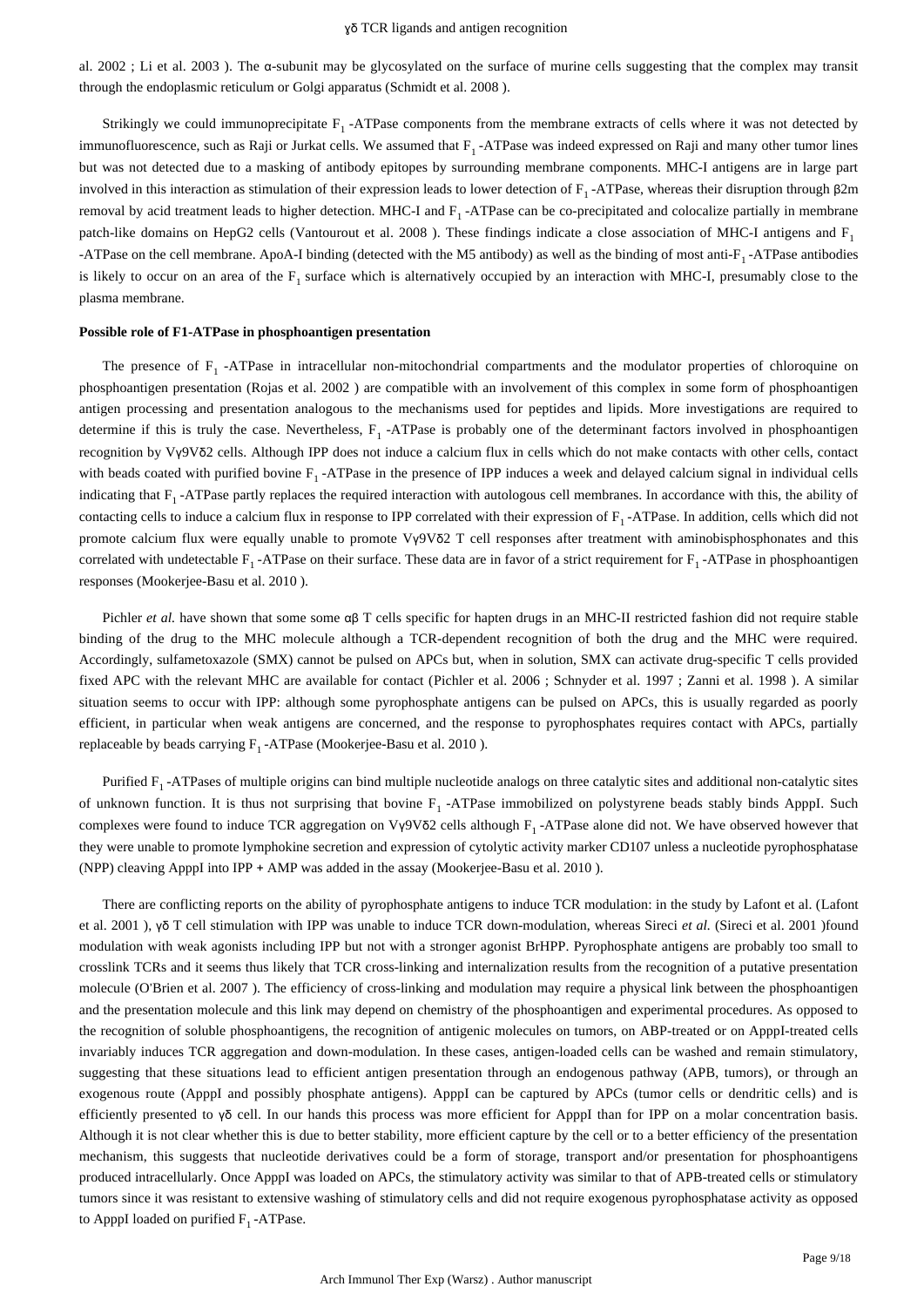A definitive proof that  $F_1$ -ATPase is a presentation molecule for phosphoantigens will require demonstration of its physical interaction with endogenously produced antigens and demonstration of an association of both components on the cell surface in physiological conditions. Another degree of complexity in the mechanism of phosphoantigen recognition is suspected from the observation that hydrolysis of ApppI is required for full T cell activation by  $F_1$ -ATPase/ApppI complexes, although this hydrolysis is not necessary for recognition and TCR aggregation. This may indicate that ApppI/F<sub>1</sub> are not physiological ligands. In support of this possibility, Vγ9Vδ2 TCR tetramers from macaques (Wei et al. 2008 ) can stain surface ligands on cells loaded with HMBPP, suggesting that HMBPP itself is efficiently presented. Additionally, cells which are stimulatory either naturally or following pulsing with ABP or ApppI do no require exogenous NPP activity. Nevertheless, an alternative possibility is that HMBPP, like IPP, can be converted into a nucleotide derivative by cells and presented as such in complex with the presentation molecule for recognition. In support, IPP does not make stable stimulatory complexes with  $F_1$  -ATPase in vitro. A requirement for such complexes for initial recognition does not preclude the necessity of a hydrolysis step for full TCR activation, as is observed with ApppI/F<sub>1</sub> complexes. The known hydrolytic activity of  $F_1$ -ATPase cannot perform this hydrolysis as it would release isopentenyl monophosphate which is not a stimulus for Vγ9Vδ2 cells. Although it is not excluded that the  $F_1$ -ATPase complex has unknown activities, such hydrolysis could be performed by one of the multiple ecto-nucleotide pyrophosphatases present on APC surfaces (Bollen et al. 2000 ; Goding et al. 2003 ; Yegutkin 2008 ).

Finally, it is possible that F<sub>1</sub>-ATPase is one among several possible presentation molecules for phosphoantigens. Spencer et al. have found that the T cells which were responsive to mycobacterial antigens presented by mycobacteria-infected macrophages, presumably through en endogenous route, were only a subset of the Vγ9Vδ2 which were expanded with pyrophosphate antigens loaded on dendritic cells, suggesting an involvement of different antigen presentation molecules or processing pathways (Spencer et al. 2008 ).

#### **V**γ**9V**δ**2 TCR epitopes involved in ligand recognition**

γδ cells responding to mycobacteria and purified phosphate antigens all express Vγ9 and Vδ2 and TCR transfer experiments with mixed TCR chains from responder and non-responder γδ clones have demonstrated the contribution of both Vγ9 and Vδ2 chains. Although responder clones carry an extreme diversity in the CDR3γ and δ regions, most of them express Jγ1.2 and mutational analysis have demonstrated the tight contribution of two lysine residues encoded by Jy1.2 (K<sup>108</sup> -K<sup>109</sup>). TCR transfer experiment with TCRs mutated in other CDR regions highlighted the contribution of a frequent N-region neutral or hydrophobic residue in position 97 of the δ chain (5′end of CDR3δ), and an arginine residue in CDR2δ (R51) (Bukowski et al. 1998 ; Miyagawa et al. 2001a ; Morita et al. 2001 ; Yamashita et al. 2003 ). The three lysine residues and  $R^{51}$  are thought to provide an anchor for negatively charged phosphates in the antigen and the existence of a possible binding pocket for phosphoantigens involving these residues was substantiated by the crystal structure of a Vγ9Vδ2 TCR (Allison et al. 2001 ; Morita et al. 2001 ). Recently, a more extensive analysis of mutations which influence reactivity to phosphoantigens revealed that the area covered by critical mutations was much larger than the pocket initially defined, involved all six CDR regions and was largely germ-line encoded. Since this area exceeds the size of pyrophosphate antigens, Wang *et al.* conclude that these new critical residues likely contact a presentation molecule whereas pyrophosphate recognition mainly involvesCDR3γδ (Wang et al. 2010 ).

Xu *et al.* have shown that a peptide derived from the CDR3δ sequence of a Vδ2<sup>+</sup> lymphocyte infiltrating an ovarian tumor, either alone or grafted onto an IgG, could be used to detect a surface ligand on epithelial tumors as well as in protein extracts from selected tissues (Xu et al. 2007 ). This CDR3δ peptide displayed selectivity for certain tumors. Probing of a random peptide library with this peptide allowed the identification of sequences homologous to possible ligands, two of which HSP60 and MSH-2 were also detected with monoclonal antibodies on the cell surface of epithelial tumors (Chen et al. 2008 ). The implication of these candidate proteins as TCR targets has to be further explored, as well as the relationship between  $V\delta 2^+$  ovarian and colon carcinoma infiltrating cells and the V $\gamma$ 9V $\delta$ 2 T cell population which reacts to phosphoantigens.

## **Other possible protein ligands for** γδ **TCRS**

Recently, the *Skint1* gene was identified by a genetic approach as a member of a multigene family which determines the presence of V γ5/Vδ1 DETCs in the skin of mice (Boyden et al. 2008 ). There is multiple evidence that DETCs recognize an endogenous ligand expressed in murine skin upon infections or stress (Jameson and Havran 2007 ). The *Skint1* gene encodes a protein of the immunoglobulin superfamily. Its expression is confined to murine thymus and epidermis and thus it could possibly be a TCR ligand determining thymic differentiation and tissue homing of DETC cells. Evidence for surface expression of the protein on murine cells which do not overexpress the gene artificially is still lacking but surface expression could be driven by contact with pathogens as suggested for H-2M3 or MR1 which are ligands for of αβ TCRs (Gulden et al. 1996; Le Bourhis et al. 2010; Lenz et al. 1996). Nevertheless, Skint may not be directly involved in TCR-mediated antigen recognition and an alternative possibility is that it is somehow involved in TCR ligand expression. Skint proteins share significant homology with proteins of the butyrophilin (BTN) family which are expressed in humans as well as in mice. In humans, the butyrophilin family comprises seven members some of which are expressed on the cell surface and have a wide tissue distribution (Rhodes et al. 2001 ). BTN products have also been shown to affect TCR-dependent stimulation of CD4 and CD8 αβ T cells ( Smith et al. 2010 ) but it is not known whether this is also true human  $\gamma \delta$  T cells.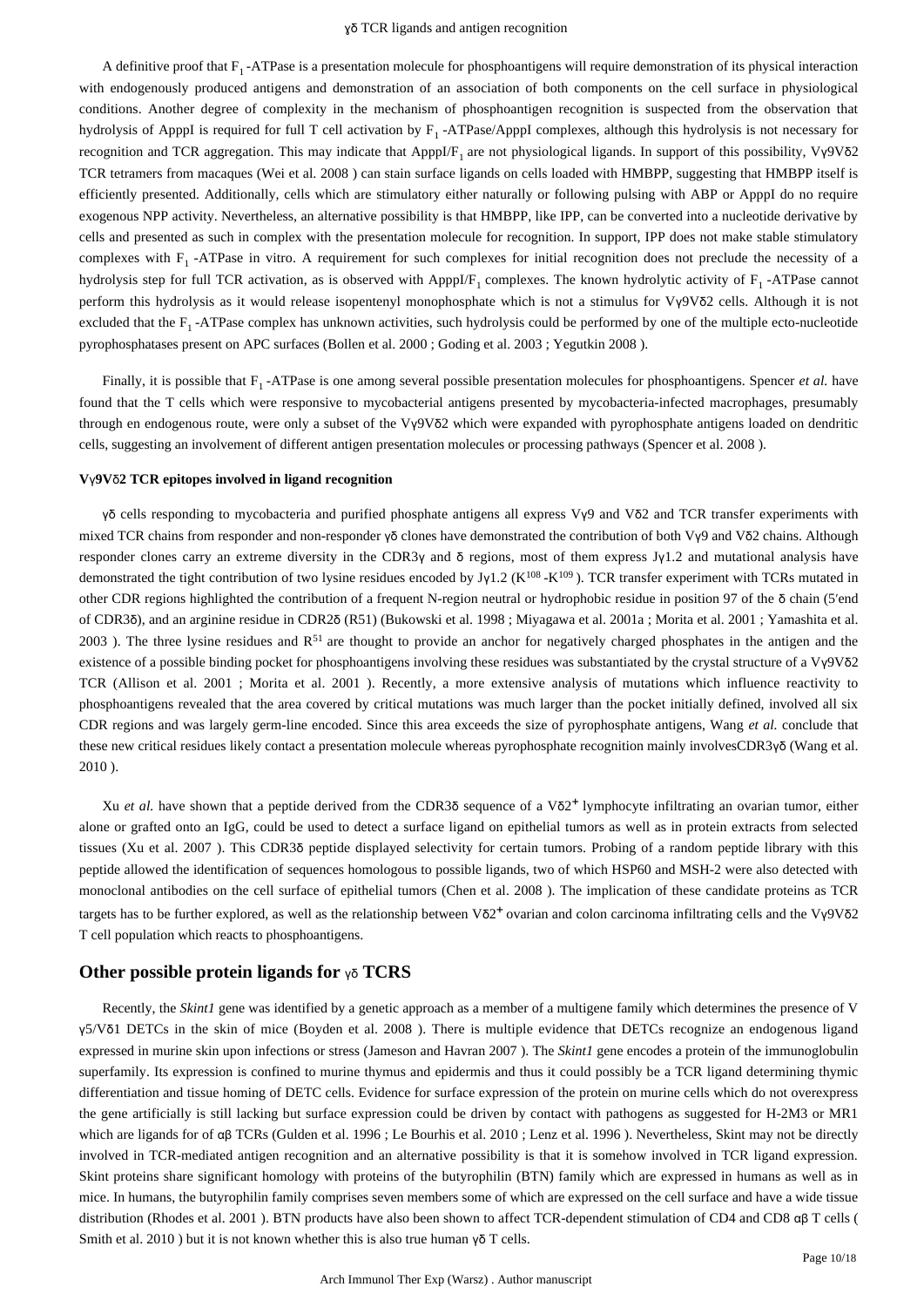Non-Vδ2 γδ T cells expand in the course of CMV infection or reactivation in transplanted patients (Dechanet et al. 1999 ; Pitard et al. 2008 ). CMV-specific γδ T cell clones cross- react with determinants expressed on tumoral epithelial cells suggesting recognition of an endogenous ligand induced by CMV or tumoral processes (Halary et al. 2005 ). Similar expansions are observed in the course of CMV infection *in utero* (Vermijlen et al. 2010 ). In this latter study, γδ T cells bearing a public TCR consisting of Vδ1 paired with Vγ8 were strikingly enriched in infected newborns. These TCRs were mostly germline-encoded as they had no P/N nucleotide additions in CDR3 and carried very similar CDR3 γ and δ sequences. This may be explained by the immaturity of the immune system. This population of cells is undetectable in uninfected newborns and is a unique example of γδ T cell which can mount a vigourous oligoclonal response to a viral infection.

For completeness, one should mention the streptococcal superantigens SEA and SEB which have been shown to activate human Vδ1 (SEB) and Vδ2 (SEA) T cells, respectively, and do so by cross-linking the TCR γ-chain and MHC-II molecules from APCs in much the same way they bridge selected Vβ regions with MHC-II molecules to activate αβ-T cells (Fikri et al. 2001 ; Loh et al. 1994 ; Maeurer et al. 1995 ; Ramesh et al. 1995 ). Superantigens represent an alternative way to activate γδ as well as αβ T cells through bypassing their fine antigen specificity (Rust and Koning 1993 ).

## **MHC-dependent antigen recognition and the** "**docking partner hypothesis**"

Based on the analysis of CDR3 length distributions, Chien and collaborators have shown that the antigen-binding region of γδ TCRs more closely resembles that of immunoglobulins than that of αβ TCRs (Chien and Konigshofer 2007 ; Rock et al. 1994 ). The discovery of non-peptidic antigens and peptidic ones which did not require classical processing comforted the hypothesis that γδ TCRs can recognize soluble antigens. Nevertheless, in most instances if not all, antigen recognition is potentiated by APCs and multiple evidence that antigens are preferentially recognized on cell surfaces have already been presented. In most instances, antigen recognition by γδ TCRs appears to be dependent on germ line-encoded TCR elements. Born et al. thus proposed that γδ TCRs have evolved to recognize conserved antigenic structures and that the particularly high potential variability of CDR sequences serves to provide TCR adaptability to diverse cell surface molecules which constitute the context in which these antigens are expressed.

From this review, it appears that candidate ligands for γδ cells fall in three categories: MHC-like molecules, unrelated polypeptides and, in the case of Vγ9Vδ2 cells, small non-peptidic molecules. T cell activation by such diverse structures cannot involve similar TCR-ligand interactions. Although the example of superantigens (and also mitogens) shows that TCR activation can be achieved through multiple alternative interactions with MHC molecules, data in the Vγ9Vδ2 system do not fit well with this situation. The specificity of Vγ 9Vδ2 cells for targeted tumors has been shown to be determined through the recognition of phosphoantigens produced endogenously,  $F_1$ -ATPase expressed at the cell surface, and MHC-Ib molecules. As described above, there is molecular evidence for TCR interaction with each of these structures although the TCR interaction with phosphoantigens still relies on indirect data. The involvement of molecules of the MHC family is ambiguous as they also participate to T cell activation through NKRs. The case of MICA recognition by human Vδ1 cells is striking as this antigen can bind the NKD2D receptor as well as the TCR. A similar situation is observed with Vδ2 TCRs which possibly bind ULBP4. To the diverse antigenic context proposed by Born et al, we thus suggest the variant hypothesis that antigens appear in a relatively defined context and our view is that above observations converge to a preferential involvement of MHC-related molecules recognized simultaneously with antigenic ligand.

The model of peptide-MHC recognition by αβ T cells indicates that MHC molecules perform different essential functions: a) they provide an anchor for antigens on cell surfaces, the antigen binding cleft; b) they insure that these antigens are efficiently targeted by TCRs by providing a recognizable framework for recognition. This is usually called self-MHC restriction and is achieved through thymic positive selection; c) they are involved in specific presentation routes for exogenous or endogenous antigens which ensure that the antigens are recognized on defined APCs and initiate an appropriate immune response. This model is valid for αβ TCRs which recognize polymorphic MHC-I or MHC-II molecules and those recognizing non-polymorphic CD1 together with lipids. How does it apply to γδ -TCR antigen recognition? There is no evidence that homologous binding clefts in MHC-related γδ TCR ligands provide anchors for antigens since they either do not have a proper binding cleft (ULBPs, MICA/B, T10/T22) or are recognized independently of peptides (IE). In the case of γδ cells recognizing CD1, the role of lipids may similarly have no role in CD1-dependent recognition by γδ TCRs, although they may be required for proper surface expression of complexes. Available data fit with a general model based on a simultaneous recognition of MHC molecules and ligands which are tightly associated outside the peptide groove. The complex would be recognized by the TCR through CDR regions although other framework TCR regions may also be involved. This model is supported by the following observations.

Based on available crystallographic data, the G8 TCR in complex with T22 uses almost exclusively CDR3δ to contact the MHC ligand, with a minor contribution of CDR3γ, none from other CDRs and with some docking flexibility. The difference in G8 TCR docking on T10 is extreme as compared with peptide/MHC restricted TCRs. Differences in docking on MHC ligand, as compared to αβ-TCRs, is also reported for the TCRs of NKT cells on CD1, revealing that homologous MHC molecules can be ligated by different TCRs without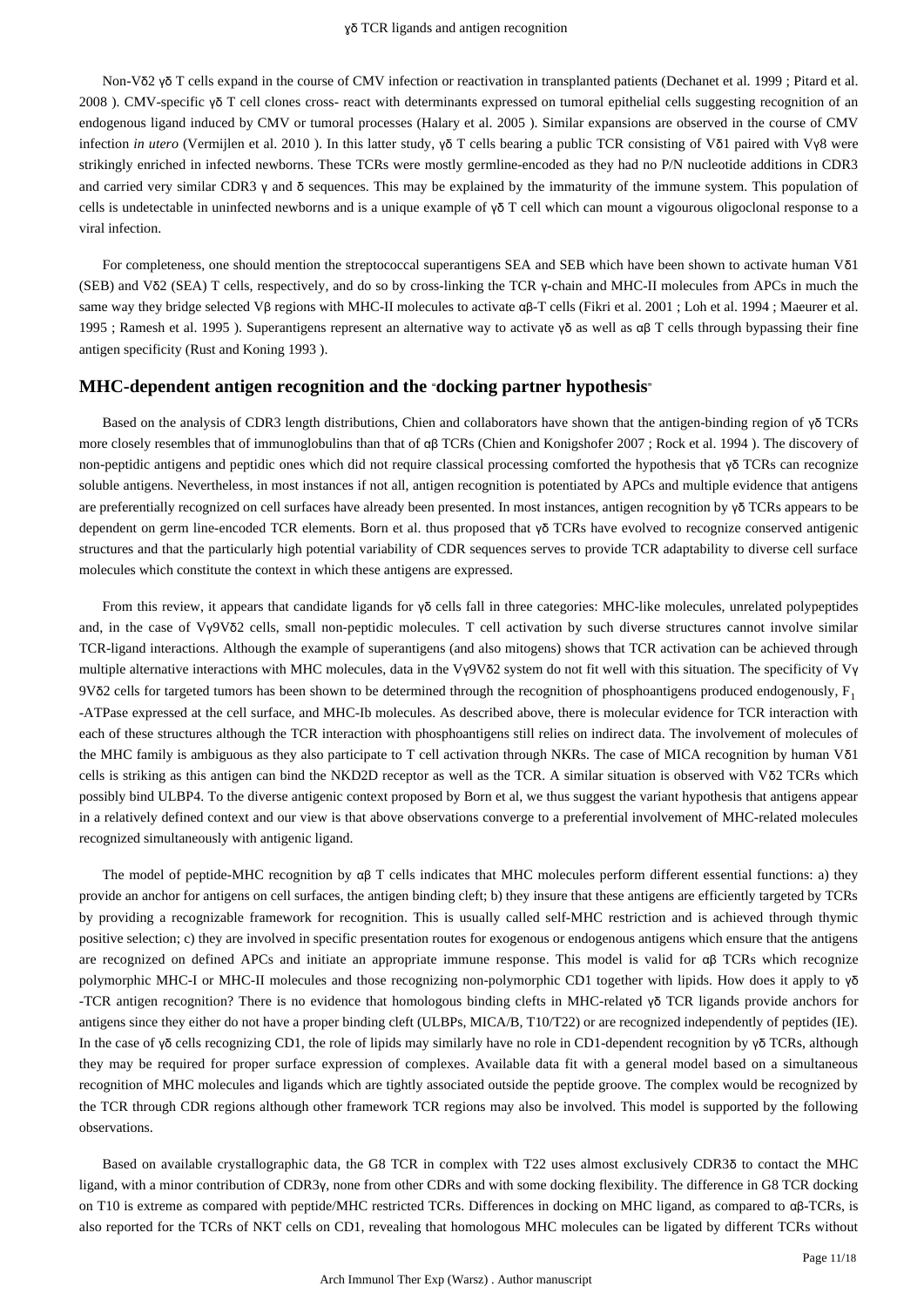using conserved docking sites and alignment (Borg et al. 2007 ; Gadola et al. 2006 ; Godfrey et al. 2010 ; Kjer-Nielsen et al. 2006 ; Zajonc et al. 2008 ). The crystallographic analysis of unbound Vγ9Vδ2 TCR also uncovered a considerable difference between αβ and γd TCRs architecture, that is an acute Vγ/Cγ interdomain angle of 42°C observed in the G115 TCR (Allison et al. 2001 ). Although it is not yet reported that other γδ TCRs have a similar tilted V domain, these structural features suggest that docking of γδ TCRs on their ligands obeys to constraints which are different from those of other TCRs. CDR3δ peptides can be used to detect ligands on the surface of target cells in an apparently specific manner supporting a relative autonomy for CDR3δ in ligand binding. Finally, as already mentioned, CDR3δ length distribution is uniquely long and is not constrained as other CDR regions in αβ and γδ TCRs (Chien and Konigshofer 2007 ; Rock et al. 1994 ). As CDR3δ makes the essential contribution to the binding to T10, it seems plausible that other CDR regions are available for docking on tightly associated partners.

Some of the γδ TCR ligands are membrane-anchored proteins which may represent such docking partners: the viral HSV-gI protein for Vδ8 murine TCRs and the F<sub>1</sub>-ATPase for human Vδ2 cells. Whereas association with MHC-like proteins is not documented for gI, F<sub>1</sub> -ATPase appears to associate with classical MHC-I molecules. We find plausible that it can also interact with ULBP proteins which would then be co-recognized with  $F_1$ -ATPase. The presence or absence of an α3 domain in the MHC-Ib molecule would then be determinant for defining the docking area on the [MHC/docking partner] complex, so that classical MHC-I antigens might not allow proper docking as opposed to ULBPs. In the case of  $F_1$ -ATPase which is a self ubiquitous ligand, antigenicity could be conferred by associated phosphoantigens, whereas HSV-gI would be antigenic by itself. An inherent and somewhat autonomous affinity of different regions of the γδ TCRs for MHC-like proteins and their partners would explain the physical associations observed in vitro between soluble TCRs and ULBP, MICA, T10/T22 on one side and  $F_1$ -ATPase or gI on the other.

There are multiple lines of evidence that thymic positive selection occurs for murine Vγ5/Vδ1 DETC and related epidermic T cells ( Lewis et al. 2006 ; Mallick-Wood et al. 1998 ; Xiong et al. 2004 ) although the selecting ligand is not yet identified. Mice which are deficient for MHC-II or MHC-I have normal numbers of γδ cells indicating that classical MHC expression is not generally required for their development (Bigby et al. 1993 ; Correa et al. 1992 ). Nevertheless, in the case of murine γδ T cells reacting against the β 2m-associated MHC-Ib T10/T22, it is intriguing that thymic antigen expression does not determine thymic selection of cells carrying relevant TCRs and G8 TCR-transgenic mice bred on β2m<sup>0</sup> background have increased numbers of fully mature antigen-reactive γδ cells ( Schweighoffer and Fowlkes 1996 ). The recent work by Jensen *et al.* demonstrates that thymic expression on T10/T22 influences a functional switch in lymphokine secretion ability of the mature γδ progeny and the straightforward conclusion was that these cells could have a unique thymic selection program and do not need positive selection (Jensen and Chien 2009). Thymic MHC-I/T10 expression appears to affect the phenotype of T10 tetramer-positive mature T cells, leading to higher expression of CD122 and lower HSA expression, indicative that they have encountered antigen in the thymus whereas cells developing in the absence of T10 are naive (Jensen and Chien 2009 ; Shibata et al. 2008 ). An alternative explanation would be that a binding partner of T10/T22 promotes thymic selection whereas T10/T22 are dispensable or replaceable by another MHC-like, β2m-independent ligand for positive selection whereas T10/T22 would only influence TCR binding affinity.

The recognition of a combination of MHC-Ib molecules and a docking partner implies that each partner could contribute to the antigenicity of the complex. The T10/T22 system suggests at first sight that antigenicity is conferred by the polymorphic T10. This may however not be the case: although the original  $T10^b$ -reactive clone G8 does not react with  $T10^d$ , G8 transgenic mice carrying the  $T10^d$ haplotype have reduced numbers of γδ thymocytes and Schweigorfer and Fowlkes provide evidence that in these mice the transgenic thymocytes undergo thymic deletion and have thus made cognate interactions with T10<sup>d</sup> (Schweighoffer and Fowlkes 1996). Although we cannot exclude that  $T10<sup>d</sup>$  induces anergy in mature cells, an alternative possibility is that  $T10<sup>d</sup>$  cannot pair with the selecting partner of T10  $<sup>b</sup>$ , altering thymic selection. The thymic partner of T10<sup>b</sup> would possibly be replaced by another which induces thymic deletion of G8 cells.</sup> The non-reactivity of G8 cells towards  $T10<sup>d</sup>$  would imply that this alternative partner is not expressed by APCs used for specificity assays. The existence of multiple tissue-specific binding partners would also explain why γδ cells use different V genes for T22 recognition within different tissues while retaining the common CDR3δ WSEGYEL motif (Shin et al. 2005). If this is the case, the antigenicity would be conferred by a combination of T10 with its partner rather that T10 itself and the MHC would confer only part of the γδ-TCR recognizable framework.

Soluble molecules identified as possible γδ TCR ligands may play different roles in antigen recognition. Phosphoantigens could confer antigenicity to  $F_1$ -ATPase which could provide the anchoring function for the antigen. Similarly, phospholipids such as cardiolipin could confer antigenicity to some unknown conserved ligand. Hydrophobic proteins such as HSPs and apolipoproteins (apoA-I, apoH) could participate in TCR-ligand complexes by their ability to bind TCRs, MHC or partners through less specific interactions, and could facilitate or stabilize interactions. Their role may be more significant in the case of low affinity TCR-ligand interactions.

The possible recognition of NKG2D ligands by both the TCR and NKG2D raises the question of a possible co-ligand function for NKG2D. However, structural data on NKG2D/ligand complexes do not leave much room for a possible simultaneous interaction of both receptors on the same molecule (Radaev and Sun 2003 ). Together with other NKRs, NKG2D might rather signal in separate complexes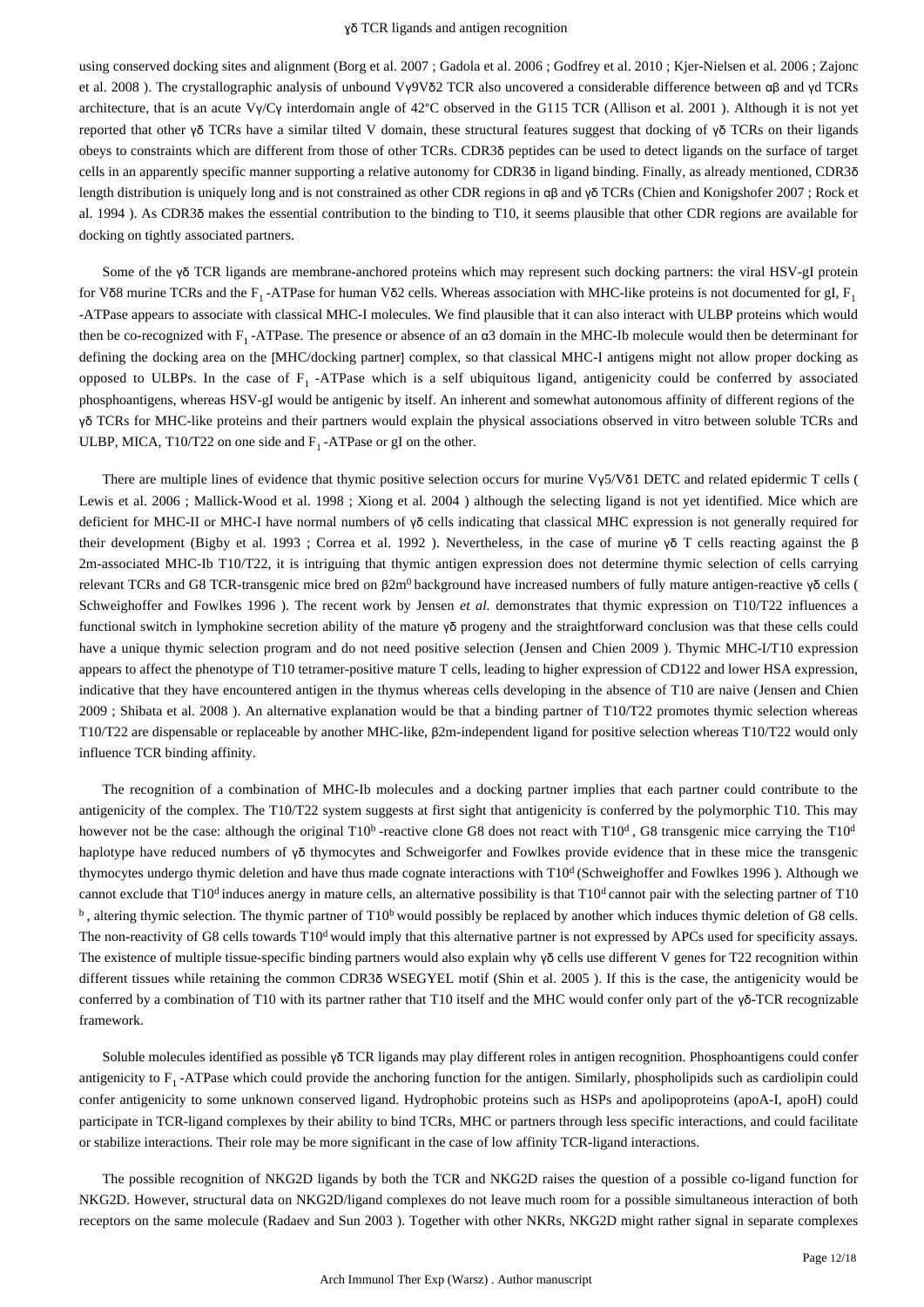and allow γδ cells to sense the cellular context of the antigenic stimulus. This would be essential in the case of endogenous and ubiquitous antigens such as IPP/ApppI in tumor cells. These putative autoantigens are however weak stimulators of Vγ9/Vδ2 cells and probably become significant only when they are strongly over-expressed or when the inhibitory signals by NKRs are decreased. They may as well provide a basal TCR signal licensing the γδ T cell for a response to other receptors activated by stress or pathogen-associated stimuli.

## **Conclusion**

The hypothetical [MHC + docking partner] recognition hypothesis is not much different from classical MHC-restriction for peptide-MHC recognition, and differs only by the nature of the ligand, the mode of ligand binding to the MHC, and the mode of docking of the TCR on the combined ligand. If many of the possible MHC-Ib molecules possibly involved are non-polymorphic, MICA proteins display high polymorphism concentrated on the outer edge of the residual cleft as well as in the α3 domain which may influence interactions with surrounding membrane proteins and putative ligands. Together with the emerging view that γδ T cells recognize antigens on cell surfaces, the points discussed here seem to indicate that antigen recognition by  $\gamma \delta$  T cells shares most of the characteristics of peptide recognition by αβ TCRs. Nevertheless it is likely that most of the antigenic ligands for γδ T cells have not been fully identified and if a unifying model for antigen recognition by  $\gamma \delta$  cells is proposed here, experimental evidence are still scarce and our view of antigen diversity is still unclear.

## **Acknowledgements:**

This work was supported by the French Association pour la Recherche sur le Cancer.

## **List of abbreviations**

AA : alkylamin ABP : aminobisphosphonate apoA-I : apolipoprotein A-I ApppI : triphosphoric acid 1-adenosin-5′-yl ester 3- (3-methylbut-3-enyl) ester β2m : β2-microglobulin BTN : butyrophilin family BrHPP : bromohydrin pyrophosphate CDR : complementarity determining region of the TCR DMAPP : dimethylallyl pyrophosphate EMAP II : endothelial monocyte-activating polypeptide II ESAT-6 : early secreted antigenic target protein 6 HMBPP : (E)-1-hydroxy-2-methylbut-2-enyl 4-diphosphate HMGR : 3-hydroxy-3-methyl-glutaryl-CoA reductase HSP : heat shock protein HSV : herpes simplex virus IEL : intraepithelial lymphocytes IF1 : inhibitor of  $F_1$  -ATPase  $F_1$  -ATPase :  $F_1$  adenosine triphosphatase FPP : farnesyl pyrophosphate synthase IPP : isopentenyl pyrophosphate MAIT : Mucosal-associated invariant T cells MEP : 2-C-methyl-D-erythritol-4-phosphate MICA/B : MHC class-I-related chain A/B NKR : Natural killer receptor PPD : partially purified tuberculin derivative SEA/B : staphylococcal enterotoxin A/B SMX : sulfamethoxazole TAP : transporter associated with antigen processing TIL : tumor infiltrating lymphocyte TT : tetanus toxoid ULBP/RAET1 : unique long 16 (UL16)-binding protein/retinoic acid early transcript 1

## **References:**

- Adams EJ , Chien YH , Garcia KC . 2005 ; Structure of a gammadelta T cell receptor in complex with the nonclassical MHC T22 . Science . 308 : 227 231
- Allison JP , Raulet DH . 1990 ; The immunobiology of gamma delta+ T cells . Seminars in immunology . 2 : 59 65
- Allison TJ , Winter CC , Fournie JJ . 2001 ; Structure of a human gammadelta T-cell antigen receptor . Nature . 411 : 820 824
- Asea A . 2008 ; Heat shock proteins and toll-like receptors . Handbook of experimental pharmacology . 111 127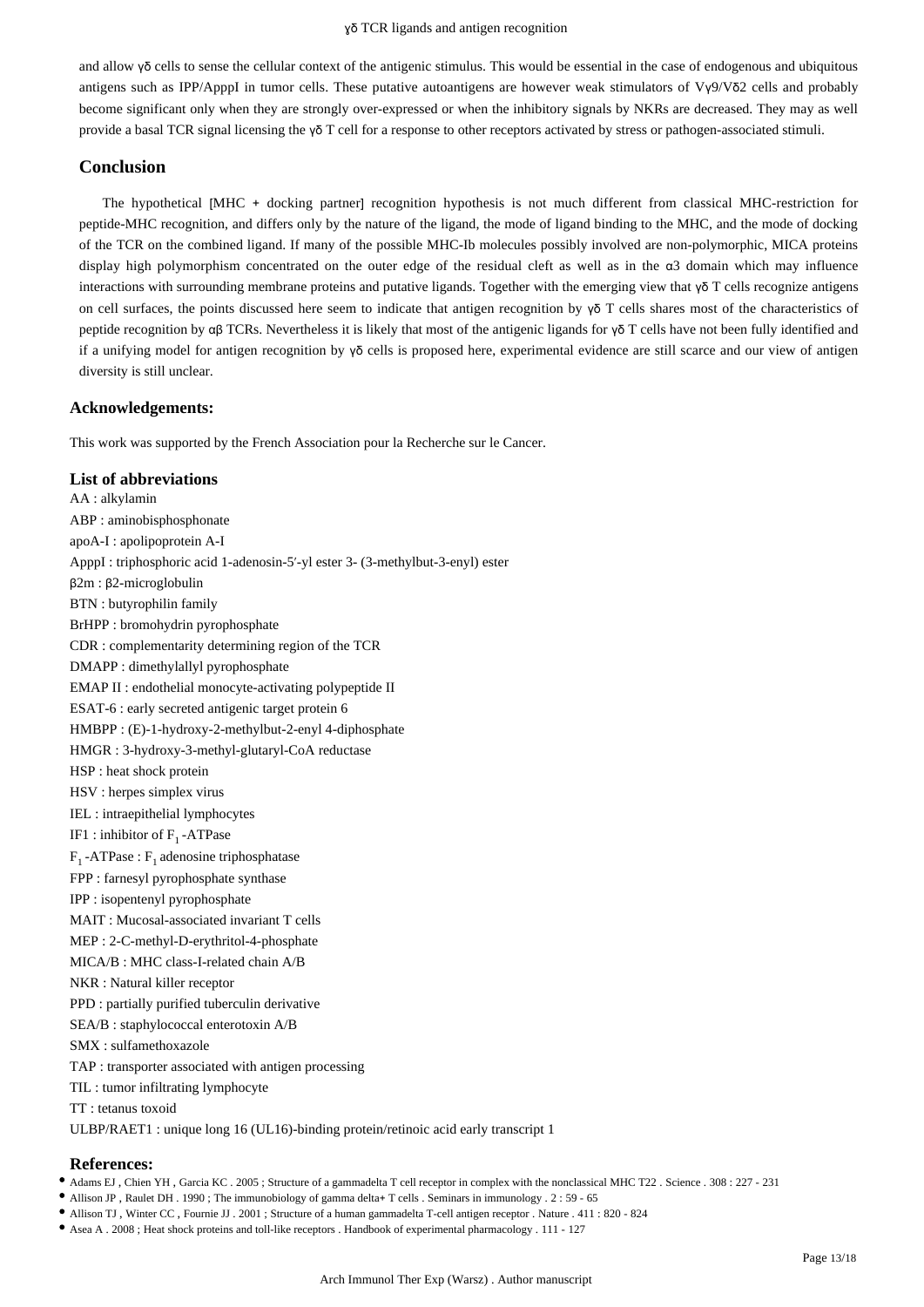- Bacon L , Eagle RA , Meyer M . 2004 ; Two human ULBP/RAET1 molecules with transmembrane regions are ligands for NKG2D . J Immunol . 173 : 1078 1084
- Bae TJ , Kim MS , Kim JW . 2004 ; Lipid raft proteome reveals ATP synthase complex in the cell surface . Proteomics . 4 : 3536 3548
- Barakonyi A , Kovacs KT , Miko E . 2002 ; Recognition of nonclassical HLA class I antigens by gamma delta T cells during pregnancy . J Immunol . 168 : 2683 2688
- Belmant C , Espinosa E , Halary F . 1999 ; Conventional and non-conventional recognition of non-peptide antigens by T lymphocytes . Comptes rendus de l'Academie des sciences . 322 : 919 - 924
- Belmant C , Espinosa E , Halary F . 2000 ; A chemical basis for selective recognition of nonpeptide antigens by human delta T cells . Faseb J . 14 : 1669 1670
- Bigby M , Markowitz JS , Bleicher PA . 1993 ; Most gamma delta T cells develop normally in the absence of MHC class II molecules . J Immunol . 151 : 4465 4475
- Binder RJ , Vatner R , Srivastava P . 2004 ; The heat-shock protein receptors: some answers and more questions . Tissue antigens . 64 : 442 451
- Bini L , Pacini S , Liberatori S . 2003 ; Extensive temporally regulated reorganization of the lipid raft proteome following T-cell antigen receptor triggering . The Biochemical  $journal$   $369 \cdot 301 - 309$
- Bluestone JA , Cron RQ , Cotterman M . 1988 ; Structure and specificity of T cell receptor gamma/delta on major histocompatibility complex antigen-specific CD3+, CD4-, CD8- T lymphocytes . J Exp Med . 168 : 1899 - 1916
- Boedec A, Sicard H, Dessolin J, 2008; Synthesis and biological activity of phosphonate analogues and geometric isomers of the highly potent phosphoantigen (E)-1-hydroxy-2-methylbut-2-enyl 4-diphosphate . J Med Chem . 51 : 1747 - 1754
- Bollen M , Gijsbers R , Ceulemans H . 2000 ; Nucleotide pyrophosphatases/phosphodiesterases on the move . Critical reviews in biochemistry and molecular biology . 35 : 393 - 432
- Bonneville M , Fournie JJ . 2005 ; Sensing cell stress and transformation through Vgamma9Vdelta2 T cell-mediated recognition of the isoprenoid pathway metabolites . Microbes and infection/Institut Pasteur . 7 : 503 - 509
- Bonneville M , Ito K , Krecko EG . 1989 ; Recognition of a self major histocompatibility complex TL region product by gamma delta T-cell receptors . Proc Natl Acad Sci USA . 86 : 5928 - 5932
- Borg NA , Wun KS , Kjer-Nielsen L . 2007 ; CD1d-lipid-antigen recognition by the semi-invariant NKT T-cell receptor . Nature . 448 : 44 49
- Born WK , O'Brien RL . 2009 ; Antigen-restricted gammadelta T-cell receptors? . Archivum immunologiae et therapiae experimentalis . 57 : 129 135
- Born WK , Vollmer M , Reardon C . 2003 ; Hybridomas expressing gammadelta T-cell receptors respond to cardiolipin and beta2-glycoprotein 1 (apolipoprotein H) . Scand J Immunol . 58 : 374 - 381
- Born WK , Yin Z , Hahn YS . 2010 ; Analysis of gammadelta T cell functions in the mouse . J Immunol . 184 : 4055 4061
- Boyden LM , Lewis JM , Barbee SD . 2008 ; Skint1, the prototype of a newly identified immunoglobulin superfamily gene cluster, positively selects epidermal gammadelta T cells . Nat Genet . 40 : 656 - 662
- Brodin P , Rosenkrands I , Andersen P . 2004 ; ESAT-6 proteins: protective antigens and virulence factors? . Trends in microbiology . 12 : 500 508
- Bukowski JF , Morita CT , Band H . 1998 ; Crucial role of TCR gamma chain junctional region in prenyl pyrophosphate antigen recognition by gamma delta T cells . J Immunol . 161 : 286 - 293
- Bukowski JF , Morita CT , Brenner MB . 1994 ; Recognition and destruction of virus-infected cells by human gamma delta CTL . J Immunol . 153 : 5133 5140
- Bukowski JF , Morita CT , Brenner MB . 1999 ; Human gamma delta T cells recognize alkylamines derived from microbes, edible plants, and tea: implications for innate immunity . Immunity . 11 : 57 - 65
- Bukowski JF , Morita CT , Tanaka Y . 1995 ; V gamma 2V delta 2 TCR-dependent recognition of non-peptide antigens and Daudi cells analyzed by TCR gene transfer . J Immunol . 154 : 998 - 1006
- Burk MR , Carena I , Donda A . 1997 ; Functional inactivation in the whole population of human V gamma 9/V delta 2 T lymphocytes induced by a nonpeptidic antagonist . J Exp Med . 185 : 91 - 97
- Burk MR, Mori L, De Libero G. 1995; Human V gamma 9-V delta 2 cells are stimulated in a cross-reactive fashion by a variety of phosphorylated metabolites. Eur J Immunol . 25 : 2052 - 2058
- Burrell HE , Wlodarski B , Foster BJ . 2005 ; Human keratinocytes release ATP and utilize three mechanisms for nucleotide interconversion at the cell surface . J Biol Chem . 280 : 29667 - 29676
- Cady CT , Lahn M , Vollmer M . 2000 ; Response of murine gamma delta T cells to the synthetic polypeptide poly-Glu50Tyr50 . J Immunol . 165 : 1790 1798
- Casetti R, Martino A, Sacchi A. 2008; Do human gammadelta T cells respond to M tuberculosis protein antigens? . Blood . 112: 4776 4777 author reply 4777
- Cendron D , Ingoure S , Martino A . 2007 ; A tuberculosis vaccine based on phosphoantigens and fusion proteins induces distinct gammadelta and alphabeta T cell responses in primates . Eur J Immunol . 37 : 549 - 565
- Chalupny NJ , Sutherland CL , Lawrence WA . 2003 ; ULBP4 is a novel ligand for human NKG2D . Biochem Biophys Res Commun . 305 : 129 135
- Champagne E , Martinez LO , Collet X . 2006 ; Ecto-F1Fo ATP synthase/F1 ATPase: metabolic and immunological functions . Curr Opin Lipidol . 17 : 279 284
- Champsaur M , Lanier LL . 2010 ; Effect of NKG2D ligand expression on host immune responses . Immunol Rev . 235 : 267 285
- Chauhan SK , Singh M , Nityanand S . 2007 ; Reactivity of gamma/delta T cells to human 60-kd heat-shock protein and their cytotoxicity to aortic endothelial cells in Takayasu arteritis . Arthritis Rheum . 56 : 2798 - 2802
- Chen H , He X , Wang Z . 2008 ; Identification of human T cell receptor gammadelta-recognized epitopes/proteins via CDR3delta peptide-based immunobiochemical strategy . J Biol Chem . 283 : 12528 - 12537
- Chien YH , Jores R , Crowley MP . 1996 ; Recognition by gamma/delta T cells . Annu Rev Immunol . 14 : 511 532
- Chien YH , Konigshofer Y . 2007 ; Antigen recognition by gammadelta T cells . Immunol Rev . 215 : 46 58
- Conejo-Garcia JR , Benencia F , Courreges MC . 2003 ; Letal, A tumor-associated NKG2D immunoreceptor ligand, induces activation and expansion of effector immune cells . Cancer biology & therapy . 2 : 446 - 451
- Constant P , Davodeau F , Peyrat MA . 1994 ; Stimulation of human gamma delta T cells by nonpeptidic mycobacterial ligands . Science . 264 : 267 270
- Correa I , Bix M , Liao NS . 1992 ; Most gamma delta T cells develop normally in beta 2-microglobulin-deficient mice . Proc Natl Acad Sci U S A . 89 : 653 657
- Crowley MP , Fahrer AM , Baumgarth N . 2000 ; A population of murine gammadelta T cells that recognize an inducible MHC class Ib molecule . Science . 287 : 314 316
- Cui Y , Cui L , He W . 2005 ; Unraveling the mystery of gammadelta T cell recognizing lipid A . Cell Mol Immunol . 2 : 359 364
- Cui Y , Kang L , Cui L . 2009 ; Human gammadelta T cell recognition of lipid A is predominately presented by CD1b or CD1c on dendritic cells . Biology direct . 4 : 47 -
- Das H , Groh V , Kuijl C . 2001 ; MICA engagement by human Vgamma2Vdelta2 T cells enhances their antigen-dependent effector function . Immunity . 15 : 83 93
- Davies A , Lopez-Briones S , Ong H . 2004 ; Infection-induced expansion of a MHC Class Ib-dependent intestinal intraepithelial gammadelta T cell subset . J Immunol . 172 : 6828 - 6837
- Dechanet J , Merville P , Berge F . 1999 ; Major expansion of gammadelta T lymphocytes following cytomegalovirus infection in kidney allograft recipients . J Infect Dis . 179  $\cdot$  1 - 8
- Devenish RJ , Prescott M , Rodgers AJ . 2008 ; The structure and function of mitochondrial F1F0-ATP synthases . International review of cell and molecular biology . 267 : 1 58
- Eagle RA , Traherne JA , Ashiru O . 2006 ; Regulation of NKG2D ligand gene expression . Human immunology . 67 : 159 169
- Eagle RA , Traherne JA , Hair JR . 2009 ; ULBP6/RAET1L is an additional human NKG2D ligand . Eur J Immunol . 39 : 3207 3216
- Eagle RA , Trowsdale J . 2007 ; Promiscuity and the single receptor: NKG2D . Nature reviews . 7 : 737 744
- Eberl M , Hintz M , Reichenberg A . 2003 ; Microbial isoprenoid biosynthesis and human gammadelta T cell activation . FEBS Lett . 544 : 4 10
- Esmon CT . 2004 ; Structure and functions of the endothelial cell protein C receptor . Critical care medicine . 32 : S298 301
- Espinosa E , Belmant C , Pont F . 2001 ; Chemical synthesis and biological activity of bromohydrin pyrophosphate, a potent stimulator of human gamma delta T cells . J Biol Chem . 276 : 18337 - 18344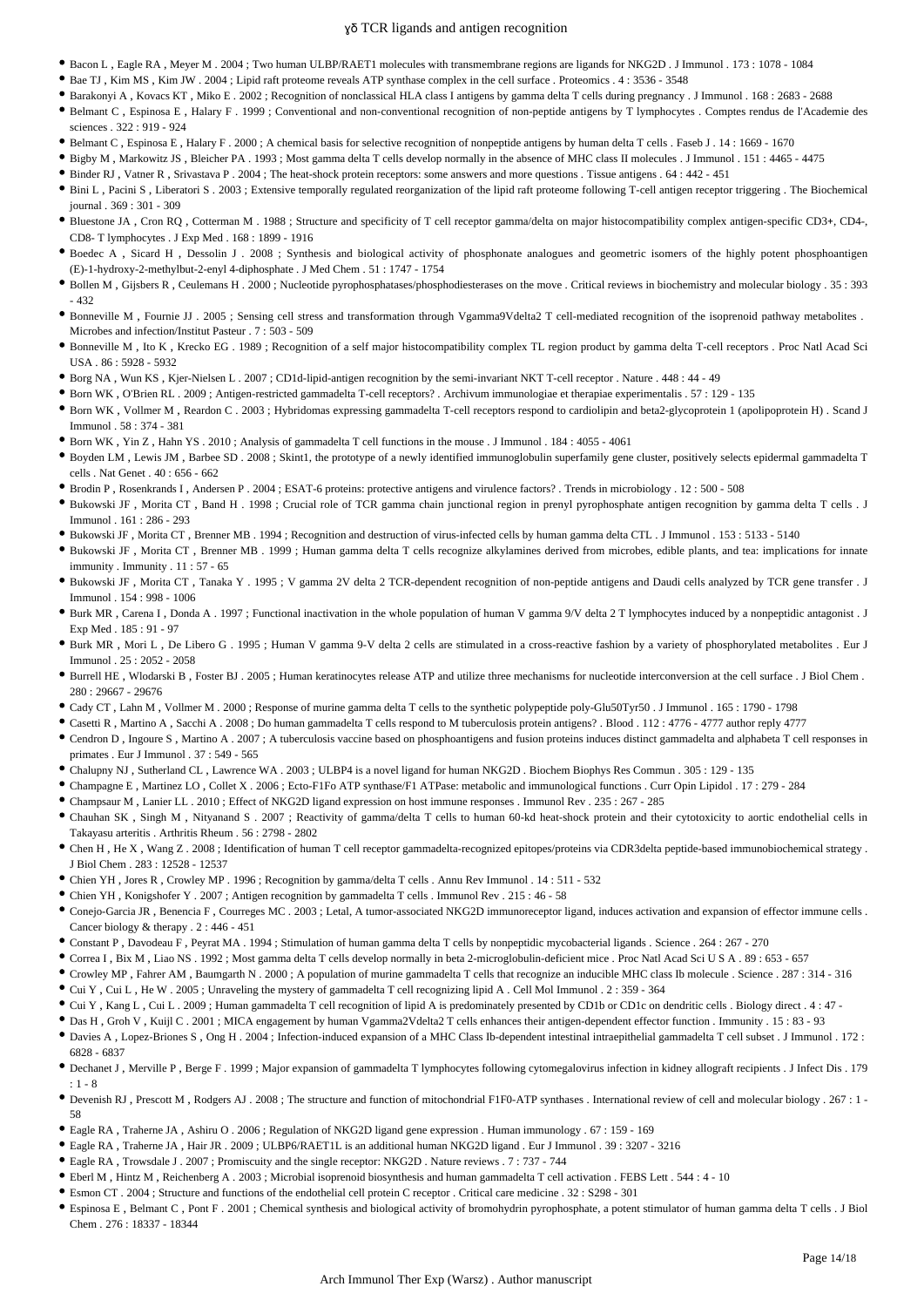- Fabre AC , Vantourout P , Champagne E . 2006 ; Cell surface adenylate kinase activity regulates the F(1)-ATPase/P2Y (13)-mediated HDL endocytosis pathway on human hepatocytes . Cell Mol Life Sci . 63 : 2829 - 2837
- Faure F , Jitsukawa S , Miossec C . 1990 ; CD1c as a target recognition structure for human T lymphocytes: analysis with peripheral blood gamma/delta cells . Eur J Immunol .  $20 \cdot 703 - 706$
- Fikri Y , Denis O , Pastoret P . 2001 ; Purified bovine WC1+ gamma delta T lymphocytes are activated by staphylococcal enterotoxins and toxic shock syndrome toxin-1 superantigens: proliferation response, TCR V gamma profile and cytokines expression . Immunol Lett . 77 : 87 - 95
- Fisch P , Malkovsky M , Kovats S . 1990 ; Recognition by human V gamma 9/V delta 2 T cells of a GroEL homolog on Daudi Burkitt's lymphoma cells . Science . 250 : 1269 - 1273
- Fisch P , Moris A , Rammensee HG . 2000 ; Inhibitory MHC class I receptors on gamma delta T dells in tumor immunity and autoimmunity . Immunol Today . 21 : 187 191
- Fu YX , Vollmer M , Kalataradi H . 1994 ; Structural requirements for peptides that stimulate a subset of gamma delta T cells . J Immunol . 152 : 1578 1588
- Gadola SD , Koch M , Marles-Wright J . 2006 ; Structure and binding kinetics of three different human CD1d-alpha-galactosylceramide-specific T cell receptors . J Exp Med .  $203 \cdot 699 - 710$
- Garin J, Diez R, Kieffer S, 2001; The phagosome proteome: insight into phagosome functions . J Cell Biol . 152 : 165 180
- Gertner-Dardenne J , Bonnafous C , Bezombes C . 2009 ; Bromohydrin pyrophosphate enhances antibody-dependent cell-mediated cytotoxicity induced by therapeutic antibodies . Blood . 113 : 4875 - 4884
- Gober HJ , Kistowska M , Angman L . 2003 ; Human T cell receptor gammadelta cells recognize endogenous mevalonate metabolites in tumor cells . J Exp Med . 197 : 163 168
- Godfrey DI , MacDonald HR , Kronenberg M . 2004 ; NKT cells: what's in a name? . Nature reviews . 4 : 231 237
- Godfrey DI , Pellicci DG , Patel O . 2010 ; Antigen recognition by CD1d-restricted NKT T cell receptors . Seminars in immunology . 22 : 61 67
- Goding JW , Grobben B , Slegers H . 2003 ; Physiological and pathophysiological functions of the ecto-nucleotide pyrophosphatase/phosphodiesterase family . Biochimica et biophysica acta . 1638 : 1 - 19
- Green AE , Lissina A , Hutchinson SL . 2004 ; Recognition of nonpeptide antigens by human V gamma 9V delta 2 T cells requires contact with cells of human origin . Clin Exp Immunol . 136 : 472 - 482
- Groh V , Steinle A , Bauer S . 1998 ; Recognition of stress-induced MHC molecules by intestinal epithelial gammadelta T cells . Science . 279 : 1737 1740
- Gulden PH , Fischer P 3rd , Sherman NE . 1996 ; A Listeria monocytogenes pentapeptide is presented to cytolytic T lymphocytes by the H2-M3 MHC class Ib molecule . Immunity . 5 : 73 - 79
- Gupta S , Knowlton AA . 2007 ; HSP60 trafficking in adult cardiac myocytes: role of the exosomal pathway . American journal of physiology . 292 : H3052 3056
- Habich C , Baumgart K , Kolb H . 2002 ; The receptor for heat shock protein 60 on macrophages is saturable, specific, and distinct from receptors for other heat shock proteins . J Immunol . 168 : 569 - 576
- Halary F , Fournie JJ , Bonneville M . 1999 ; Activation and control of self-reactive gammadelta T cells . Microbes and infection/Institut Pasteur . 1 : 247 253
- Halary F , Pitard V , Dlubek D . 2005 ; Shared reactivity of V{delta}2(neg) {gamma}{delta} T cells against cytomegalovirus-infected cells and tumor intestinal epithelial cells . J Exp Med . 201 : 1567 - 1578
- Haregewoin A , Soman G , Hom RC . 1989 ; Human gamma delta+ T cells respond to mycobacterial heat-shock protein . Nature . 340 : 309 312
- Harrison LC , Dempsey-Collier M , Kramer DR . 1996 ; Aerosol insulin induces regulatory CD8 gamma delta T cells that prevent murine insulin-dependent diabetes . J Exp Med . 184 : 2167 - 2174
- Hayday AC . 2000 ; [gamma][delta] cells: a right time and a right place for a conserved third way of protection . Annu Rev Immunol . 18 : 975 1026
- Hintz M , Reichenberg A , Altincicek B . 2001 ; Identification of (E)-4-hydroxy-3-methylbut-2-enyl pyrophosphate as a major activator for human gammadelta T cells in Escherichia coli . FEBS Lett . 509 : 317 - 322
- Hirsh MI , Hashiguchi N , Chen Y . 2006 ; Surface expression of HSP72 by LPS-stimulated neutrophils facilitates gammadeltaT cell-mediated killing . Eur J Immunol . 36 : 712 - 721
- Hirsh MI , Junger WG . 2008 ; Roles of heat shock proteins and gamma delta T cells in inflammation . American journal of respiratory cell and molecular biology . 39 : 509 513
- Holoshitz J , Koning F , Coligan JE . 1989 ; Isolation of CD4− CD8− mycobacteria-reactive T lymphocyte clones from rheumatoid arthritis synovial fluid . Nature . 339 : 226 229
- Holtmeier W . 2003 ; Compartmentalization gamma/delta T cells and their putative role in mucosal immunity . Crit Rev Immunol . 23 : 473 488
- Jameson J , Havran WL . 2007 ; Skin gammadelta T-cell functions in homeostasis and wound healing . Immunol Rev . 215 : 114 122
- Jensen KD , Chien YH . 2009 ; Thymic maturation determines gammadelta T cell function, but not their antigen specificities . Curr Opin Immunol . 21 : 140 145
- Johnson RM , Lancki DW , Sperling AI . 1992 ; A murine CD4−, CD8− T cell receptor-gamma delta T lymphocyte clone specific for herpes simplex virus glycoprotein I . J Immunol . 148 : 983 - 988
- Jomaa H , Wiesner J , Sanderbrand S . 1999 ; Inhibitors of the nonmevalonate pathway of isoprenoid biosynthesis as antimalarial drugs . Science . 285 : 1573 1576
- Kabelitz D , Bender A , Schondelmaier S . 1990 ; A large fraction of human peripheral blood gamma/delta + T cells is activated by Mycobacterium tuberculosis but not by its 65-kD heat shock protein . J Exp Med . 171 : 667 - 679
- Kabelitz D , Wesch D . 2003 ; Features and functions of gamma delta T lymphocytes: focus on chemokines and their receptors . Crit Rev Immunol . 23 : 339 370
- Kamath AB , Wang L , Das H . 2003 ; Antigens in tea-beverage prime human Vgamma 2Vdelta 2 T cells in vitro and in vivo for memory and nonmemory antibacterial cytokine responses . Proc Natl Acad Sci U S A . 100 : 6009 - 6014
- Kambayashi T , Kraft-Leavy JR , Dauner JG . 2004 ; The nonclassical MHC class I molecule Qa-1 forms unstable peptide complexes . J Immunol . 172 : 1661 1669
- \* Kato Y , Tanaka Y , Tanaka H . 2003 ; Requirement of species-specific interactions for the activation of human gamma delta T cells by pamidronate . J Immunol . 170 : 3608 -3613
- Kaur I , Voss SD , Gupta RS . 1993 ; Human peripheral gamma delta T cells recognize hsp60 molecules on Daudi Burkitt's lymphoma cells . J Immunol . 150 : 2046 2055
- Kim BW, Choo HJ, Lee JW. 2004; Extracellular ATP is generated by ATP synthase complex in adipocyte lipid rafts. Exp Mol Med. 36:476 485
- Kishi A , Ichinohe T , Hirai I . 2001 ; The cell surface-expressed HSC70-like molecule preferentially reacts with the rat T-cell receptor Vdelta6 family . Immunogenetics . 53 : 401 - 409
- Kistowska M , Rossy E , Sansano S . 2008 ; Dysregulation of the host mevalonate pathway during early bacterial infection activates human TCR gammadelta cells . Eur J Immunol . 38 : 2200 - 2209
- Kjer-Nielsen L , Borg NA , Pellicci DG . 2006 ; A structural basis for selection and cross-species reactivity of the semi-invariant NKT cell receptor in CD1d/glycolipid recognition . J Exp Med . 203 : 661 - 673
- Kobayashi N , Matsuzaki G , Yoshikai Y . 1994 ; V delta 5+ T cells of BALB/c mice recognize the murine heat shock protein 60 target cell specificity . Immunology . 81 : 240 - 246
- Kong Y , Cao W , Xi X . 2009 ; The NKG2D ligand ULBP4 binds to TCR{gamma}9/{delta}2 and induces cytotoxicity to tumor cells through both TCR{gamma}{delta} and NKG2D . Blood . 214 : 310 - 317
- Konigshofer Y , Chien YH . 2006 ; Gammadelta T cells innate immune lymphocytes? . Curr Opin Immunol . 18 : 527 533
- Kovarova H , Halada P , Man P . 2002 ; Proteome study of Francisella tularensis live vaccine strain-containing phagosome in Bcg/Nramp1 congenic macrophages: resistant allele contributes to permissive environment and susceptibility to infection . Proteomics . 2 : 85 - 93
- Kozbor D , Trinchieri G , Monos DS . 1989 ; Human TCR-gamma+/delta+, CD8+ T lymphocytes recognize tetanus toxoid in an MHC-restricted fashion . J Exp Med . 169 : 1847 - 1851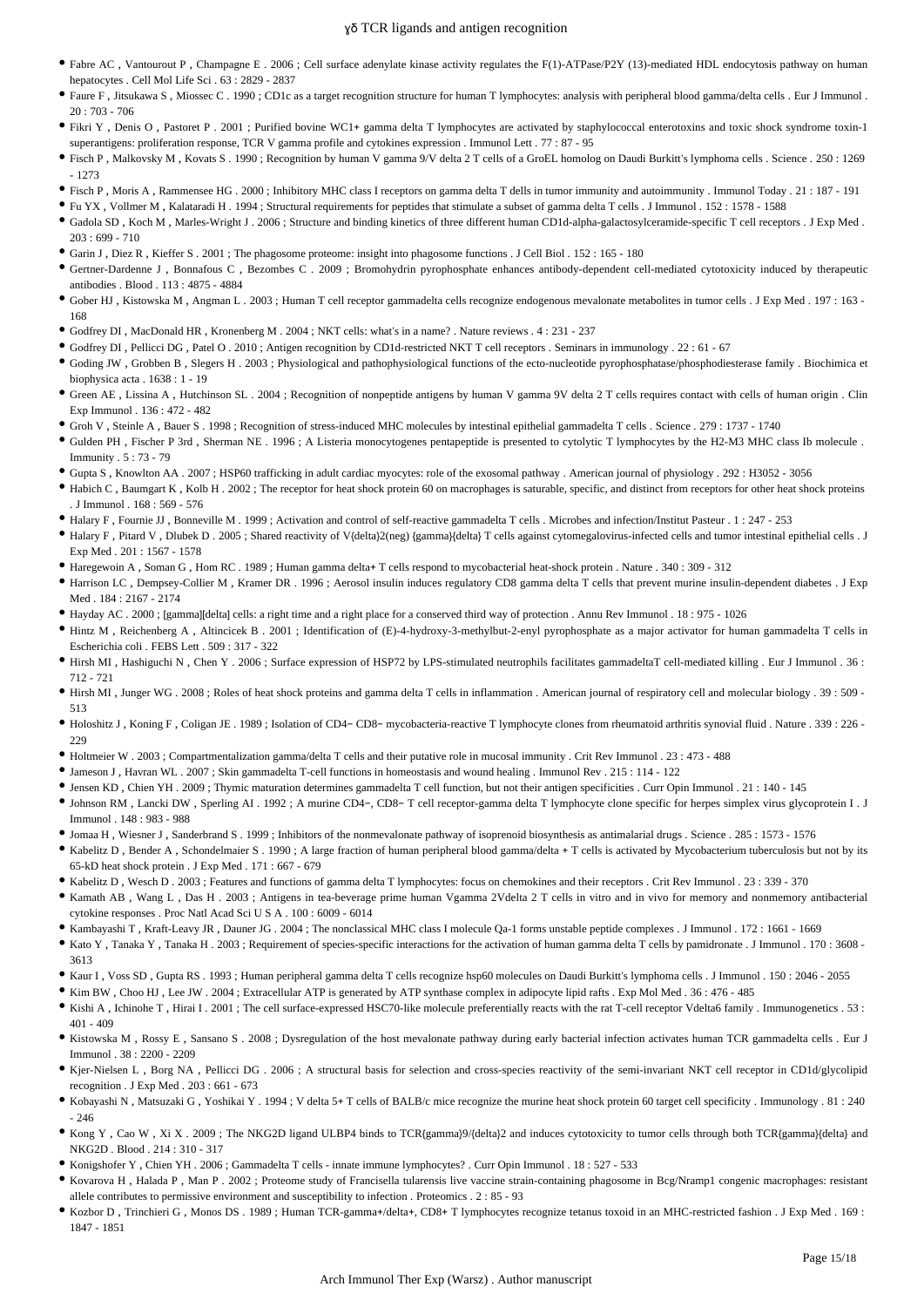- Lafarge X , Pitard V , Ravet S . 2005 ; Expression of MHC class I receptors confers functional intraclonal heterogeneity to a reactive expansion of gammadelta T cells . Eur J Immunol . 35 : 1896 - 1905
- Lafont V , Liautard J , Sable-Teychene M . 2001 ; Isopentenyl pyrophosphate, a mycobacterial non-peptidic antigen, triggers delayed and highly sustained signaling in human gamma delta T lymphocytes without inducing down-modulation of T cell antigen receptor . J Biol Chem . 276 : 15961 - 15967
- Lanca T , Correia DV , Moita CF . 2010 ; The MHC class Ib protein ULBP1 is a nonredundant determinant of leukemia/lymphoma susceptibility to gammadelta T-cell cytotoxicity . Blood . 115 : 2407 - 2411
- Lancaster GI , Febbraio MA . 2005 ; Exosome-dependent trafficking of HSP70: a novel secretory pathway for cellular stress proteins . J Biol Chem . 280 : 23349 23355
- Lang F , Peyrat MA , Constant P . 1995 ; Early activation of human V gamma 9V delta 2 T cell broad cytotoxicity and TNF production by nonpeptidic mycobacterial ligands . J Immunol . 154 : 5986 - 5994
- Le Bourhis L , Martin E , Peguillet I . 2010 ; Antimicrobial activity of mucosal-associated invariant T cells . Nature immunology . 11 : 701 708
- Lenz LL , Dere B , Bevan MJ . 1996 ; Identification of an H2-M3-restricted Listeria epitope: implications for antigen presentation by M3 . Immunity . 5 : 63 72
- Leslie DS , Vincent MS , Spada FM . 2002 ; CD1-mediated gamma/delta T cell maturation of dendritic cells . J Exp Med . 196 : 1575 1584
- Lewis JM , Girardi M , Roberts SJ . 2006 ; Selection of the cutaneous intraepithelial gammadelta+ T cell repertoire by a thymic stromal determinant . Nature immunology . 7 : 843 - 850
- Li J , Herold MJ , Kimmel B . 2009 ; Reduced expression of the mevalonate pathway enzyme farnesyl pyrophosphate synthase unveils recognition of tumor cells by Vgamma9Vdelta2 T cells . J Immunol . 182 : 8118 - 8124
- Li L , Wu CY . 2008 ; CD4+ CD25+ Treg cells inhibit human memory gammadelta T cells to produce IFN-gamma in response to M tuberculosis antigen ESAT-6 . Blood . 111 : 5629 - 5636
- Li N , Mak A , Richards DP . 2003 ; Monocyte lipid rafts contain proteins implicated in vesicular trafficking and phagosome formation . Proteomics . 3 : 536 548
- Loh EY , Wang M , Bartkowiak J . 1994 ; Gene transfer studies of T cell receptor-gamma delta recognition. Specificity for staphylococcal enterotoxin A is conveyed by V gamma 9 alone . J Immunol . 152 : 3324 - 3332
- MacAry PA , Javid B , Floto RA . 2004 ; HSP70 peptide binding mutants separate antigen delivery from dendritic cell stimulation . Immunity . 20 : 95 106
- Maeurer M, Zitvogel L, Elder E. 1995; Human intestinal V delta 1+ T cells obtained from patients with colon cancer respond exclusively to SEB but not to SEA. Nat Immun . 14 : 188 - 197
- Mallick-Wood CA , Lewis JM , Richie LI . 1998 ; Conservation of T cell receptor conformation in epidermal gammadelta cells with disrupted primary Vgamma gene usage . Science . 279 : 1729 - 1733
- Mangiullo R , Gnoni A , Leone A . 2008 ; Structural and functional characterization of F(o)F(1)-ATP synthase on the extracellular surface of rat hepatocytes . Biochimica et biophysica acta . 1777 : 1326 - 1335
- Martin B , Hirota K , Cua DJ . 2009 ; Interleukin-17-producing gammadelta T cells selectively expand in response to pathogen products and environmental signals . Immunity . 31 : 321 - 330
- Martinez LO , Jacquet S , Esteve JP . 2003 ; Ectopic beta-chain of ATP synthase is an apolipoprotein A-I receptor in hepatic HDL endocytosis . Nature . 421 : 75 79
- Matis LA , Fry AM , Cron RQ . 1989 ; Structure and specificity of a class II MHC alloreactive gamma delta T cell receptor heterodimer . Science . 245 : 746 749
- Meher AK , Bal NC , Chary KV . 2006 ; Mycobacterium tuberculosis H37Rv ESAT-6-CFP-10 complex formation confers thermodynamic and biochemical stability . The FEBS journal . 273 : 1445 - 1462
- $\bullet$  Meyer C, Zeng X, Chien YH, 2010; Ligand recognition during thymic development and gammadelta T cell function specification. Seminars in immunology 22:207 213
- Miyagawa F , Tanaka Y , Yamashita S . 2001a ; Essential contribution of germline-encoded lysine residues in Jgamma1.2 segment to the recognition of nonpeptide antigens by human gammadelta T cells . J Immunol . 167 : 6773 - 6779
- Miyagawa F , Tanaka Y , Yamashita S . 2001b ; Essential requirement of antigen presentation by monocyte lineage cells for the activation of primary human gamma delta T cells by aminobisphosphonate antigen . J Immunol . 166 : 5508 - 5514
- Mokuno Y , Matsuguchi T , Takano M . 2000 ; Expression of toll-like receptor 2 on gamma delta T cells bearing invariant V gamma 6/V delta 1 induced by Escherichia coli infection in mice . J Immunol . 165 : 931 - 940
- Monkkonen H, Auriola S, Lehenkari P. 2006; A new endogenous ATP analog (ApppI) inhibits the mitochondrial adenine nucleotide translocase (ANT) and is responsible for the apoptosis induced by nitrogen-containing bisphosphonates . Br J Pharmacol . 147 : 437 - 445
- Monkkonen H , Ottewell PD , Kuokkanen J . 2007 ; Zoledronic acid-induced IPP/ApppI production in vivo . Life Sci . 81 : 1066 1070
- Mookerjee-Basu J , Vantourout P , Martinez LO . 2010 ; F1-adenosine triphosphatase displays properties characteristic of an antigen presentation molecule for Vgamma9Vdelta2 T cells . J Immunol . 184 : 6920 - 6928
- Morita CT , Beckman EM , Bukowski JF . 1995 ; Direct presentation of nonpeptide prenyl pyrophosphate antigens to human gamma delta T cells . Immunity . 3 : 495 507
- Morita CT , Lee HK , Leslie DS . 1999 ; Recognition of nonpeptide prenyl pyrophosphate antigens by human gammadelta T cells . Microbes and infection/Institut Pasteur . 1 : 175 - 186
- Morita CT , Lee HK , Wang H . 2001 ; Structural features of nonpeptide prenyl pyrophosphates that determine their antigenicity for human gamma delta T cells . J Immunol . 167 : 36 - 41
- Moser TL , Kenan DJ , Ashley TA . 2001 ; Endothelial cell surface F1-F0 ATP synthase is active in ATP synthesis and is inhibited by angiostatin . Proc Natl Acad Sci U S A . 98 : 6656 - 6661
- Nedellec S , Bonneville M , Scotet E . 2010 ; Human Vgamma9Vdelta2 T cells: from signals to functions . Seminars in immunology . 22 : 199 206
- O'Brien RL , Fu YX , Cranfill R . 1992 ; Heat shock protein Hsp60-reactive gamma delta cells: a large, diversified T-lymphocyte subset with highly focused specificity . Proc Natl Acad Sci U S A . 89 : 4348 - 4352
- O'Brien RL , Roark CL , Jin N . 2007 ; gammadelta T-cell receptors: functional correlations . Immunol Rev . 215 : 77 88
- Pathak SK , Basu S , Basu KK . 2007 ; Direct extracellular interaction between the early secreted antigen ESAT-6 of Mycobacterium tuberculosis and TLR2 inhibits TLR signaling in macrophages . Nature immunology . 8 : 610 - 618
- Pennington DJ , Vermijlen D , Wise EL . 2005 ; The integration of conventional and unconventional T cells that characterizes cell-mediated responses . Adv Immunol . 87 : 27 - 59
- Pfeffer K , Schoel B , Gulle H . 1990 ; Primary responses of human T cells to mycobacteria: a frequent set of gamma/delta T cells are stimulated by protease-resistant ligands . Eur J Immunol . 20 : 1175 - 1179
- Pichler WJ , Beeler A , Keller M . 2006 ; Pharmacological interaction of drugs with immune receptors: the p-i concept . Allergol Int . 55 : 17 25
- Pietschmann K , Beetz S , Welte S . 2009 ; Toll-like receptor expression and function in subsets of human gammadelta T lymphocytes . Scand J Immunol . 70 : 245 255
- Pitard V , Roumanes D , Lafarge X . 2008 ; Long-term expansion of effector/memory Vdelta2-gammadelta T cells is a specific blood signature of CMV infection . Blood . 112 : 1317 - 1324
- Poggi A , Venturino C , Catellani S . 2004 ; Vdelta1 T lymphocytes from B-CLL patients recognize ULBP3 expressed on leukemic B cells and up-regulated by trans-retinoic acid . Cancer research . 64 : 9172 - 9179
- Poquet Y , Constant P , Halary F . 1996a ; A novel nucleotide-containing antigen for human blood gamma delta T lymphocytes . Eur J Immunol . 26 : 2344 2349
- Poquet Y , Constant P , Peyrat MA . 1996b ; High-pH anion-exchange chromatographic analysis of phosphorylated compounds: application to isolation and characterization of nonpeptide mycobacterial antigens . Anal Biochem . 243 : 119 - 126
- Poupot M , Fournie JJ . 2004 ; Non-peptide antigens activating human Vgamma9/Vdelta2 T lymphocytes . Immunol Lett . 95 : 129 138
- Radaev S, Sun PD . 2003; Structure and function of natural killer cell surface receptors . Annual review of biophysics and biomolecular structure . 32: 93 114
- Radojkovic C , Genoux A , Pons V . 2009 ; Stimulation of cell surface F1-ATPase activity by apolipoprotein A-I inhibits endothelial cell apoptosis and promotes proliferation . Arteriosclerosis, thrombosis, and vascular biology . 29 : 1125 - 1130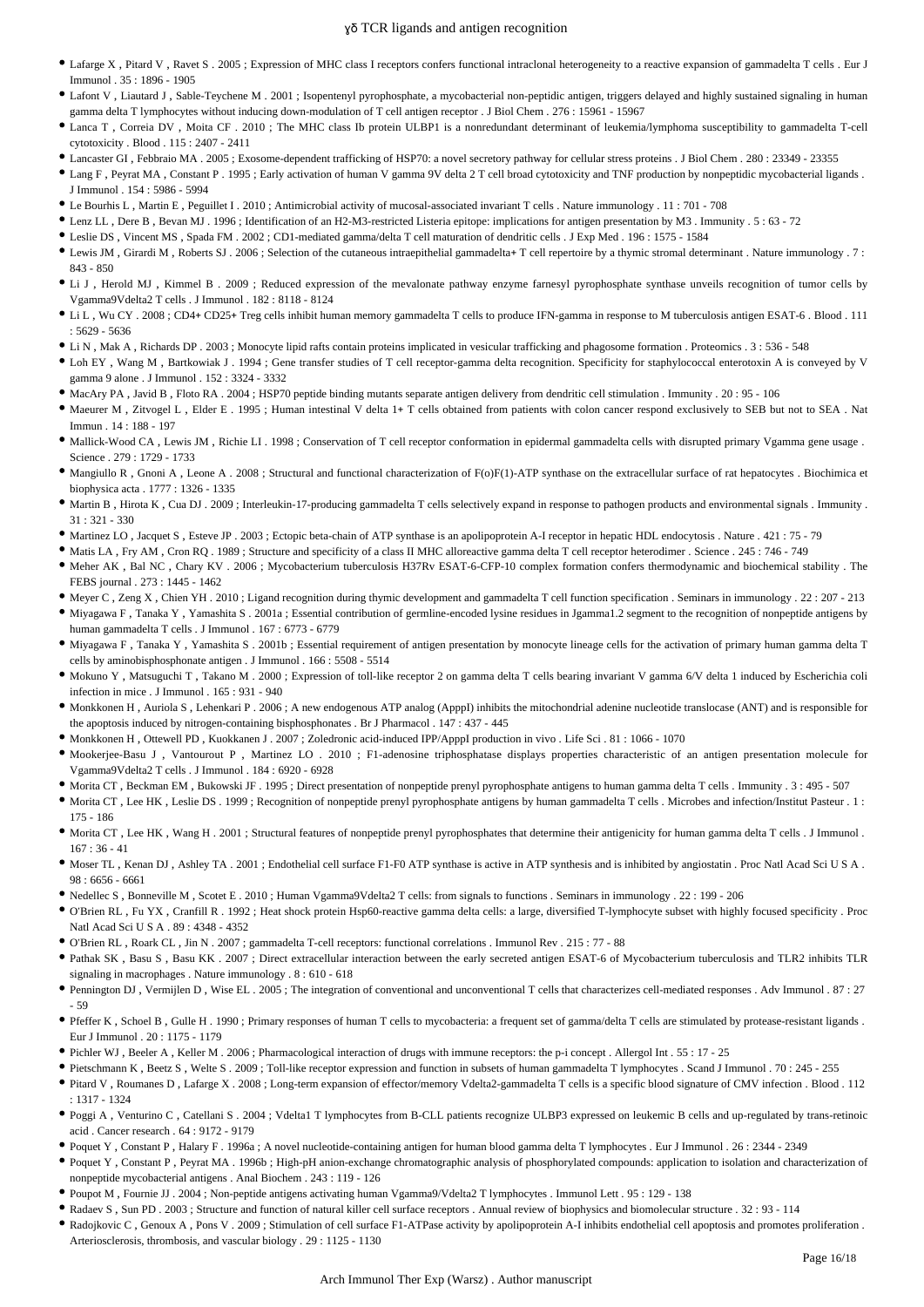- Radosavljevic M , Cuillerier B , Wilson MJ . 2002 ; A cluster of ten novel MHC class I related genes on human chromosome 6q24.2–q25.3 . Genomics . 79 : 114 123
- Ramesh N , Horner A , Ahern D . 1995 ; Bacterial superantigens induce the proliferation of resting gamma/delta receptor bearing T cells . Immunol Invest . 24 : 713 724 Renshaw PS , Lightbody KL , Veverka V . 2005 ; Structure and function of the complex formed by the tuberculosis virulence factors CFP-10 and ESAT-6 . The EMBO journal
- . 24 : 2491 2498
- Rhodes DA , Stammers M , Malcherek G . 2001 ; The cluster of BTN genes in the extended major histocompatibility complex . Genomics . 71 : 351 362
- Rock EP , Sibbald PR , Davis MM . 1994 ; CDR3 length in antigen-specific immune receptors . J Exp Med . 179 : 323 328
- Rogers MJ . 2003 ; New insights into the molecular mechanisms of action of bisphosphonates . Curr Pharm Des . 9 : 2643 2658
- Rogers MJ , Brown RJ , Hodkin V . 1996 ; Bisphosphonates are incorporated into adenine nucleotides by human aminoacyl-tRNA synthetase enzymes . Biochem Biophys Res Commun . 224 : 863 - 869
- Rogers MJ , Ji X , Russell RG . 1994 ; Incorporation of bisphosphonates into adenine nucleotides by amoebae of the cellular slime mould Dictyostelium discoideum . The Biochemical journal . 303 : ( Pt 1 ) 303 - 311
- Rojas RE , Torres M , Fournie JJ . 2002 ; Phosphoantigen presentation by macrophages to mycobacterium tuberculosis--reactive Vgamma9Vdelta2+ T cells: modulation by chloroquine . Infect Immun . 70 : 4019 - 4027
- Russano AM , Agea E , Corazzi L . 2006 ; Recognition of pollen-derived phosphatidylethanolamine by human CD1d-restricted gammadelta T cells . J Allergy Clin Immunol . 117 : 1178 - 1184
- Russano AM , Bassotti G , Agea E . 2007 ; CD1-Restricted Recognition of Exogenous and Self-Lipid Antigens by Duodenal {gamma}{delta}+ T Lymphocytes . J Immunol . 178 : 3620 - 3626
- Rust CJ , Koning F . 1993 ; Gamma delta T cell reactivity towards bacterial superantigens . Seminars in immunology . 5 : 41 46
- Samarakoon A , Chu H , Malarkannan S . 2009 ; Murine NKG2D ligands: "double, double toil and trouble" . Mol Immunol . 46 : 1011 1019
- Sarikonda G , Wang H , Puan KJ . 2008 ; Photoaffinity Antigens for Human {gamma}{delta} T Cells . J Immunol . 181 : 7738 7750
- Schild H , Mavaddat N , Litzenberger C . 1994 ; The nature of major histocompatibility complex recognition by gamma delta T cells . Cell . 76 : 29 37
- Schmidt C , Lepsverdize E , Chi SL . 2008 ; Amyloid precursor protein and amyloid beta-peptide bind to ATP synthase and regulate its activity at the surface of neural cells . Molecular psychiatry 13 · 953 - 969
- Schnyder B , Mauri-Hellweg D , Zanni M . 1997 ; Direct, MHC-dependent presentation of the drug sulfamethoxazole to human alphabeta T cell clones . J Clin Invest . 100 : 136 - 141
- Schoel B , Sprenger S , Kaufmann SH . 1994 ; Phosphate is essential for stimulation of V gamma 9V delta 2 T lymphocytes by mycobacterial low molecular weight ligand . Eur J Immunol . 24 : 1886 - 1892
- Schweighoffer E , Fowlkes BJ . 1996 ; Positive selection is not required for thymic maturation of transgenic gamma delta T cells . J Exp Med . 183 : 2033 2041
- Sciammas R , Bluestone JA . 1998 ; HSV-1 glycoprotein I-reactive TCR gamma delta cells directly recognize the peptide backbone in a conformationally dependent manner . J Immunol . 161 : 5187 - 5192
- Sciammas R , Johnson RM , Sperling AI . 1994 ; Unique antigen recognition by a herpesvirus-specific TCR-gamma delta cell . J Immunol . 152 : 5392 5397
- Scotet E , Martinez LO , Grant E . 2005 ; Tumor Recognition following Vgamma9Vdelta2 T Cell Receptor Interactions with a Surface F1-ATPase-Related Structure and Apolipoprotein A-I . Immunity . 22 : 71 - 80
- Selin LK, Stewart S, Shen C. 1992; Reactivity of gamma delta T cells induced by the tumour cell line RPMI 8226: functional heterogeneity of clonal populations and role of GroEL heat shock proteins . Scand J Immunol . 36 : 107 - 117
- Shibata K , Yamada H , Nakamura R . 2008 ; Identification of CD25+ gamma delta T cells as fetal thymus-derived naturally occurring IL-17 producers . J Immunol . 181 : 5940 - 5947
- Shin S , El-Diwany R , Schaffert S . 2005 ; Antigen recognition determinants of gammadelta T cell receptors . Science . 308 : 252 255
- Sireci G , Espinosa E , Di Sano C . 2001 ; Differential activation of human gammadelta cells by nonpeptide phosphoantigens . Eur J Immunol . 31 : 1628 1635
- Smith IA , Knezevic BR , Ammann JU . 2010 ; BTN1A1, the mammary gland butyrophilin, and BTN2A2 are both inhibitors of T cell activation . J Immunol . 184 : 3514 3525
- Spada FM , Grant EP , Peters PJ . 2000 ; Self-recognition of CD1 by gamma/delta T cells: implications for innate immunity . J Exp Med . 191 : 937 948
- Spencer CT , Abate G , Blazevic A . 2008 ; Only a subset of phosphoantigen-responsive gamma9delta2 T cells mediate protective tuberculosis immunity . J Immunol . 181 : 4471 - 4484
- Sperling AI , Linsley PS , Barrett TA . 1993 ; CD28-mediated costimulation is necessary for the activation of T cell receptor-gamma delta+ T lymphocytes . J Immunol . 151 : 6043 - 6050
- Spits H , Paliard X , De Vries JE . 1989 ; Antigen-specific, but not natural killer, activity of T cell receptor-gamma delta cytotoxic T lymphocyte clones involves secretion of N alpha-benzyloxycarbonyl- L-lysine thiobenzyl ester serine esterase and influx of Ca2+ ions . J Immunol . 143 : 1506 - 1511
- Sprenger RR , Speijer D , Back JW . 2004 ; Comparative proteomics of human endothelial cell caveolae and rafts using two-dimensional gel electrophoresis and mass spectrometry . Electrophoresis . 25 : 156 - 172
- Steinle A , Groh V , Spies T . 1998 ; Diversification, expression, and gamma delta T cell recognition of evolutionarily distant members of the MIC family of major histocompatibility complex class I-related molecules . Proc Natl Acad Sci U S A . 95 : 12510 - 12515
- Stern-Ginossar N , Elefant N , Zimmermann A . 2007 ; Host immune system gene targeting by a viral miRNA . Science . 317 : 376 381
- Stern-Ginossar N , Mandelboim O . 2009 ; An integrated view of the regulation of NKG2D ligands . Immunology . 128 : 1 6
- Tanaka Y . 2006 ; Human gamma delta T cells and tumor immunotherapy . J Clin Exp Hematop . 46 : 11 23
- Tanaka Y , Morita CT , Nieves E . 1995 ; Natural and synthetic non-peptide antigens recognized by human gamma delta T cells . Nature . 375 : 155 158
- Tanaka Y , Sano S , Nieves E . 1994 ; Nonpeptide ligands for human gamma delta T cells . Proc Natl Acad Sci U S A . 91 : 8175 8179
- Thompson K , Dunford JE , Ebetino FH . 2002 ; Identification of a bisphosphonate that inhibits isopentenyl diphosphate isomerase and farnesyl diphosphate synthase . Biochem Biophys Res Commun . 290 : 869 - 873
- Thompson K , Roelofs AJ , Jauhiainen M . 2010 ; Activation of gammadelta T Cells by Bisphosphonates . Advances in experimental medicine and biology . 658 : 11 20
- Thompson K , Rojas-Navea J , Rogers MJ . 2006 ; Alkylamines cause Vgamma9Vdelta2 T-cell activation and proliferation by inhibiting the mevalonate pathway . Blood . 107 : 651 - 654
- Toutirais O , Cabillic F , Le Friec G . 2009 ; DNAX accessory molecule-1 (CD226) promotes human hepatocellular carcinoma cell lysis by Vgamma9Vdelta2 T cells . Eur J Immunol . 39 : 1361 - 1368
- Treiner E , Duban L , Moura IC . 2005 ; Mucosal-associated invariant T (MAIT) cells: an evolutionarily conserved T cell subset . Microbes and infection/Institut Pasteur . 7 : 552 - 559
- Tsan MF , Gao B . 2009 ; Heat shock proteins and immune system . Journal of leukocyte biology . 85 : 905 910
- Vantourout P , Martinez LO , Fabre A . 2008 ; Ecto-F1-ATPase and MHC-class I close association on cell membranes . Mol Immunol . 45 : 485 492
- Vantourout P , Mookerjee-Basu J , Rolland C . 2009 ; Specific requirements for Vgamma9Vdelta2 T cell stimulation by a natural adenylated phosphoantigen . J Immunol . 183 : 3848 - 3857
- Vermijlen D , Brouwer M , Donner C . 2010 ; Human cytomegalovirus elicits fetal gammadelta T cell responses in utero . J Exp Med . 207 : 807 821
- Vidovic D , Dembic Z . 1991 ; Qa-1 restricted gamma delta T cells can help B cells . Curr Top Microbiol Immunol . 173 : 239 244
- Vidovic D , Roglic M , McKune K . 1989 ; Qa-1 restricted recognition of foreign antigen by a gamma delta T-cell hybridoma . Nature . 340 : 646 650
- Vincent MS , Gumperz JE , Brenner MB . 2003 ; Understanding the function of CD1-restricted T cells . Nature immunology . 4 : 517 523
- von Haller PD , Donohoe S , Goodlett DR . 2001 ; Mass spectrometric characterization of proteins extracted from Jurkat T cell detergent-resistant membrane domains . Proteomics . 1 : 1010 - 1021